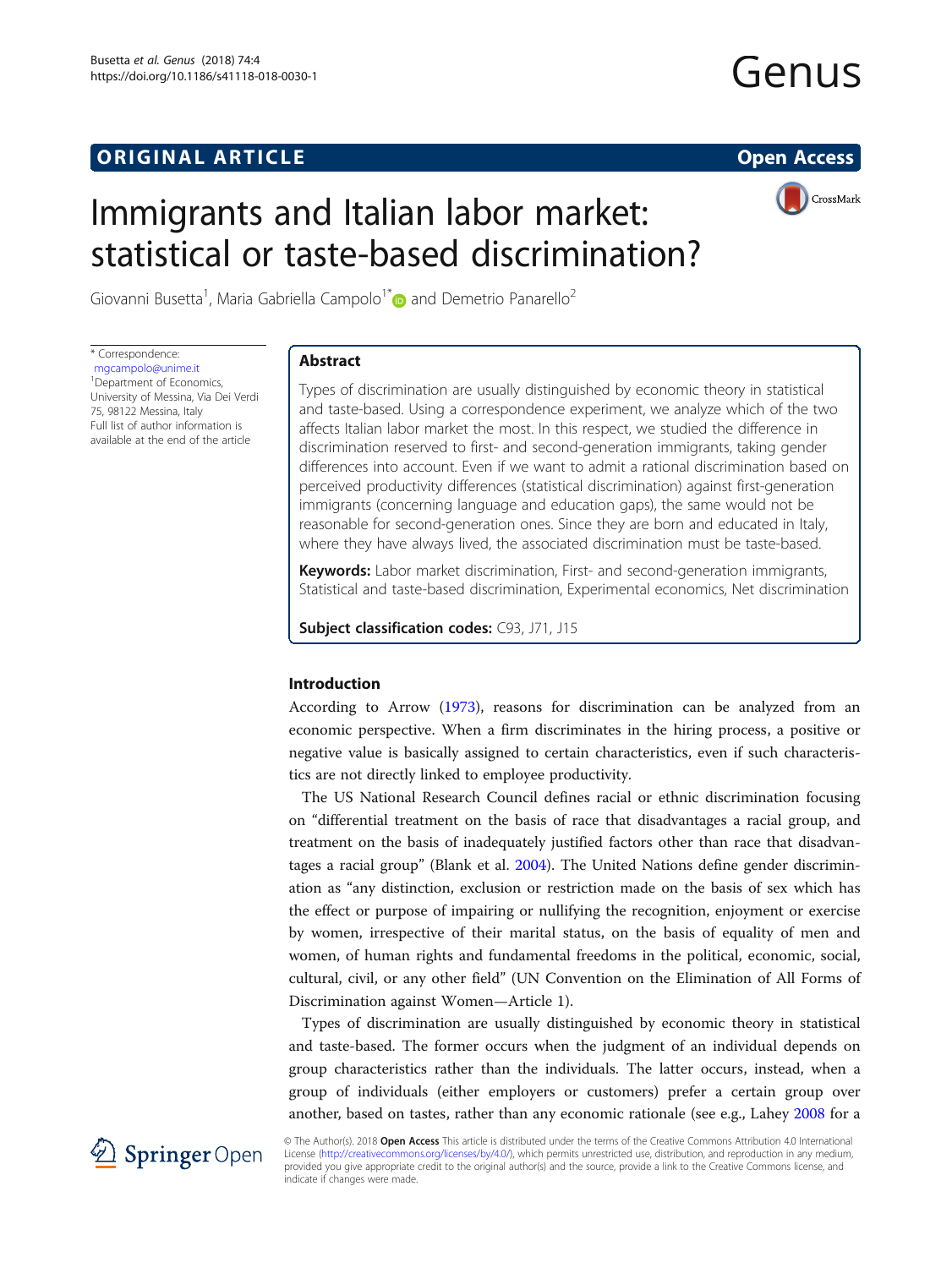review of this literature). The second case includes xenophobia and racism, but also different kinds of personal preferences, the common point being that an employer discriminates against a group of individuals irrespective of the other information he/she has about the candidate (Zschirnt and Ruedin [2016](#page-19-0)).

In this way, the recruiter does not act in a profit-maximizing manner, but "an avoidance of the psychic cost of contact with the 'wrong' race [...] takes precedence" (Riach and Rich [1991,](#page-19-0) p. 247). Consequently, employers not actualizing racial or gender preferences gain a competitive advantage with respect to the ones actualizing them (Zschirnt and Ruedin [2016\)](#page-19-0).

By contrast, in the case of statistical discrimination, ethnicity acts as a proxy for unobserved information, and members of a specific group are discriminated because employer lacks information (Arrow [1972](#page-18-0); Phelps [1972\)](#page-19-0). According to human capital theory, members of minority groups are usually "statistically" characterized by lower human capital compared to majority competitors (Andriessen et al. [2008](#page-17-0)). This is because they are on average less educated, unfamiliar with host-country institutions and not sufficiently fluent in the language (Zschirnt and Ruedin [2016\)](#page-19-0).

For this reason, even if employers will not always hire the most qualified applicant, statistical discrimination is considered as an acceptable trade-off not to pay the necessary increase in the cost of recruiting to get all the relevant information (Bursell [2007\)](#page-18-0).

While statistical discrimination is usually considered to be efficient in the case of imperfect information (Arrow [1973\)](#page-18-0), taste-based discrimination is inefficient in any case in terms of overall social welfare (Becker [1971](#page-18-0)).

The aim of this study is to analyze ethnic and gender discrimination in the Italian labor market, distinguishing between their statistical and taste-based components. To measure which part of discrimination is connected to statistical and which to tastebased reasons, we used the difference in discrimination between first- and secondgeneration candidates.

Italy is particularly relevant as case study because it is a growing immigration country, experiencing for the first time a massive amount of second-generation and Italiannaturalized individuals; the migratory inflow has seen an enormous escalation since 2001 (Fullin and Reyneri [2011](#page-18-0)), making Italy the second country in Europe for number of immigrants received in the last 20 years (Fullin [2016](#page-18-0)). We defined first-generation immigrants as the ones who were born abroad and are now living in Italy (all in Rome city center); second-generation immigrants were born in Rome from foreign parents, and they studied in Italy, but they do not have Italian nationality.

Our idea is the following: While first-generation immigrants are individuals who were born and educated in their country of origin, second-generation ones are individuals who were born and educated in Italy. For these reasons, while discrimination against the first generation of immigrants may be driven by reasons related to real differences in productivity (e.g., either linguistic or competence gaps, related to school or university education), the same cannot be said for the second generation (indeed this last category is Italian mother tongue, always living and educated in the country).

Bertrand and Mullainathan [\(2004](#page-18-0)), to study ethnic discrimination, used different names distinctly associated with Whites and African Americans. Applicants with White names needed to send about 10 CVs to get one callback, whereas those with African-American names had to send around 15 résumés to get one callback, and this 50% gap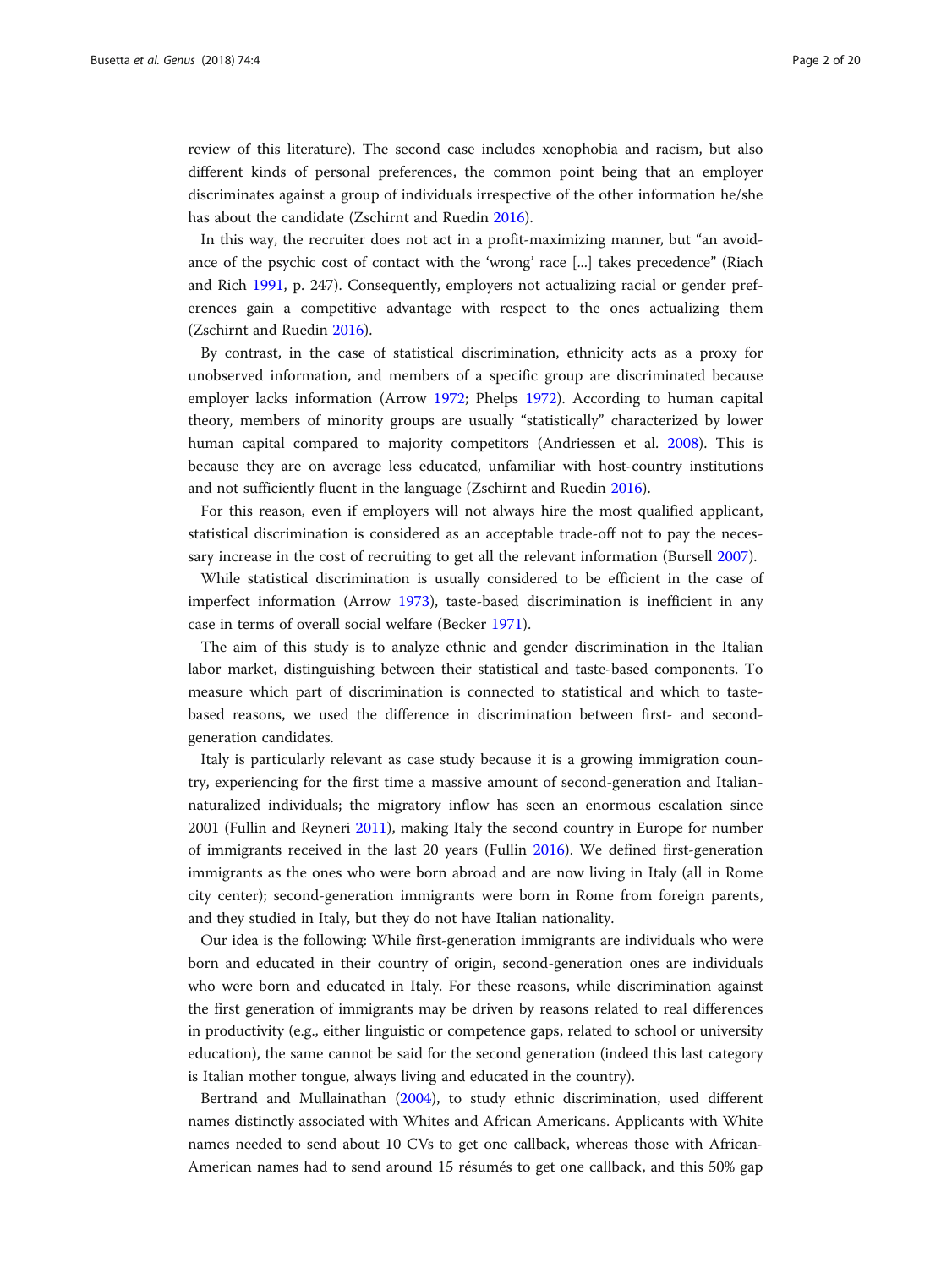in callback rates is statistically significant. Oreopoulos ([2011](#page-19-0)) applied the same methodology in Canada, finding a strong and significant preference for English-sounding names and Canadian education and experience with respect to foreign ones. Similar tests conducted in France (Adida et al. [2010\)](#page-17-0) and in Sweden (Arai et al. [2016](#page-18-0)) led to the same results. In Italy, one of the first studies in this field was performed by Allasino et al. ([2004\)](#page-17-0), who found that most discrimination cases (26.6%) occurred in the first step of the hiring process.

Our study adopts an experimental design that extends the work of the abovementioned authors, introducing the concept of first- and second-generation candidates to decompose overall discrimination into its statistical and taste-based components.

To understand whether the foreign-born individuals are not doing as well as the homeborn individuals in the labor market, we collected data through an ad hoc constructed field experiment carried out in Italy in the period between July 2013 and October 2014.

To this extent, we constructed a database sending fictitious CVs to firms advertising real job openings. We did so matching socio-economic background, educational qualifications, work experience, and other characteristics of the applicants, in order to make individuals equivalent in every respect, except for the characteristic which the researcher is investigating (race and sex), and callback rates obtained by applicants can be considered a good proxy of job opportunities.

Indeed, keeping equal all the individual's characteristics, except for gender and nationality, we can assert that differences in callback rates must necessarily come from discrimination based on such elements.

The Italian National Institute of Statistics reports that 5 million immigrants were living in Italy on January 1, 2015 (8.2% of the population). The four major communities are Romanians (22.6% of all the immigrants), Albanians (9.8%), Moroccans (9.0%), and Chinese (5.3%) (ISTAT [2015a](#page-18-0)).

Since we wanted to adapt the experimental design to the Italian situation, in our study, we included candidates coming from the four abovementioned most common foreign nationalities of immigrants living in Italy. We decided to use several nationalities instead of just native and immigrants to evaluate whether visible minority groups more distant from natives are discriminated against more than other visible less distant ones (Zschirnt and Ruedin [2016\)](#page-19-0). Germany was also included, as it is the most common nationality in Italy among "rich" western countries (ISTAT [2015a\)](#page-18-0) and should therefore be less discriminated than the candidates coming from poorer and more culturally distant countries.

Being able to develop effective strategies against ethnic discrimination presupposes a detailed analysis of the different types of discrimination (statistical or taste-based) and the subjects involved. "Learning about the ways discrimination affects economic outcomes has the potential to guide policymaking aimed at reducing disparities and it can generate new methods for detecting the presence of discrimination" (Guryan and Charles [2013\)](#page-18-0).

The rest of the paper is organized as follows: In the "[Theoretical background](#page-3-0)" section, we provide a short review of the literature. The experimental design is described in the "[Experimental design](#page-5-0)" section. The "[Descriptive results](#page-7-0)" section shows the descriptive results, and the "[Empirical analysis](#page-13-0)" section shows the empirical results of our models. Finally, we conclude our study in the "[Conclusions](#page-14-0)" section.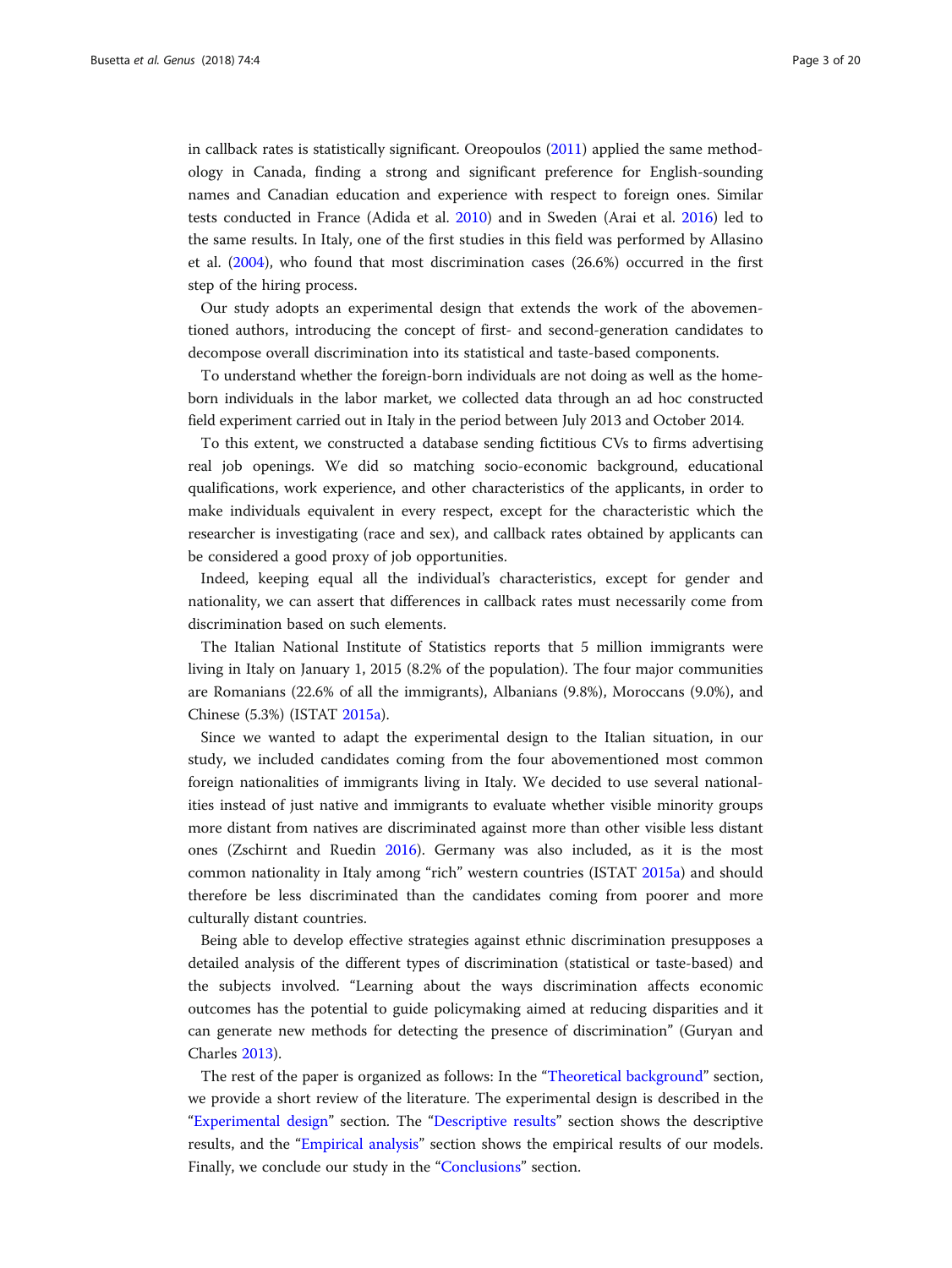#### <span id="page-3-0"></span>Theoretical background

#### Statistical and taste-based discrimination

The first studies investigating ethnic discrimination in the labor market consisted of audits made in the USA, where people from different ethnic groups (White, Hispanics, and Afro-Americans) were asked to apply for job offers and to attend job interviews (Newman [1978](#page-19-0); McIntyre et al. [1980;](#page-18-0) Heckman and Siegelman [1992;](#page-18-0) Heckman, [1998;](#page-18-0) Altonji and Blank, [1999\)](#page-17-0).

Research conducted by the "International Labour Office (ILO)" shows that most of the discrimination found in hiring process occurred at the starting point of the recruitment when the candidate's CV is examined. Riach and Rich ([2002\)](#page-19-0) in a comparative study found significant ethnic discrimination in the initial stage (nearly 90% of the total level of discrimination) in all the countries examined. For this reason, we decided to analyze the first step of the hiring process. The idea is that if discrimination is going to occur, it is easier for firms not to interview a potential employee rather than firing him/her.

Having established the existence of ethnic discrimination in the first stage of the hiring process, several studies concentrated in evaluating how to split the total amount of such discrimination within its statistical and taste-based components.

To do so, we decided to adapt the approach conducted by some American studies (Bertrand and Mullainathan [2004;](#page-18-0) Oreopoulos [2011\)](#page-19-0) to the Italian labor market, building up an ad hoc field experiment.

In terms of ethnic hierarchies, results of the main studies show several different patterns depending on the country analyzed. While the discrimination in Austria is highest for Arabs, followed by Chinese, Indians, Pakistani, and Bangladeshi (Hofer et al. [2013](#page-18-0)), the results for Australia show the minimum level of discrimination for Italian immigrants followed by Aborigine candidates, Middle Eastern candidates, and Chinese (Booth et al. [2012](#page-18-0)), and Ireland Asian immigrants are less discriminated than Germans and Africans (McGinnity and Lunn [2011\)](#page-18-0).

Even if the most discriminated ethnicities depend on the country analyzed and, consequently, on cultural reasons, results show a clear ethnic hierarchy, which is robust to differences in skill levels and suggests, in this way, a relevant amount of taste-based discrimination (Zschirnt and Ruedin [2016\)](#page-19-0).

Concerning European Union, an issue of ethnic discrimination appeared on the European political agenda. The consequent adoption of two new directives (Directives 2000/43/EC and 2000/78/EC) brought to an increase in the level of discrimination, related to its taste-based component.

Several studies (Kaas and Manger [2012;](#page-18-0) Schneider et al. [2014](#page-19-0); Weichselbaumer [2015](#page-19-0)) analyzing Germany show the presence of lower levels of discrimination in this country than elsewhere. As this country is characterized by CVs requiring more detailed information which reduce informational asymmetry, the results of a lower level of discrimination reveal a reduced level of the statistical component. Deeply, on the one hand, these results suggest that statistical discrimination plays a relevant role; on the other hand, as discrimination is still relevant even if the level of information is huge, the results reveal a massive amount of taste-based discrimination.

### First- and second-generation immigrants: international and Italian context

Some of the studies on this topic used first- and second-generation immigrants to make a difference between the two reasons for discriminating. Even if not all of them agree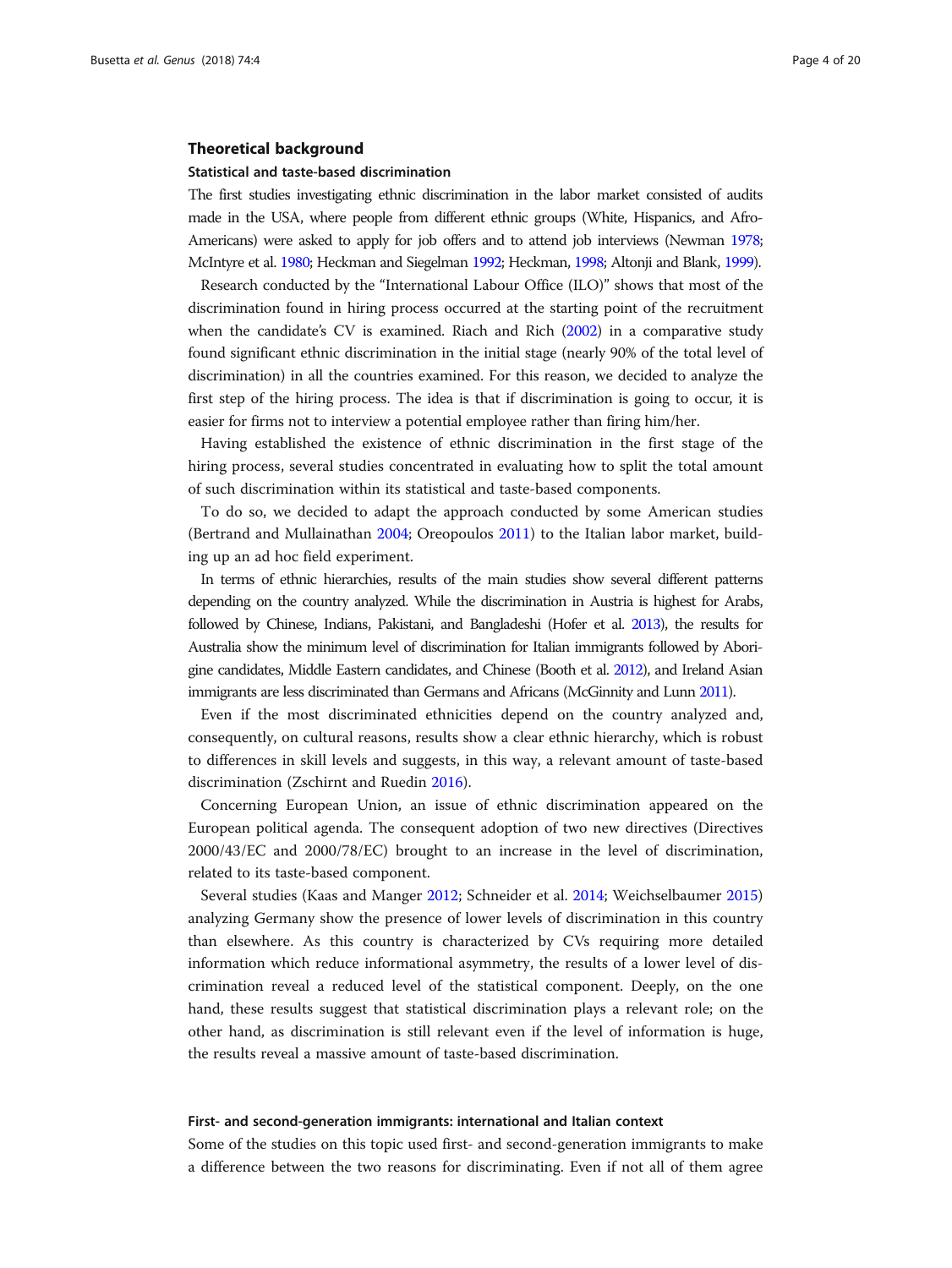on how to define first- and second-generation individuals, most of the studies explicitly mention that they both have been schooled in the country analyzed.

There is no general evidence of a lower discrimination against second-generation candidates, suggesting the existence of a strong taste-based component. In the multivariate models, the coefficient for second generation appears to be negative, implying the existence of statistical discrimination (see, e.g., Zschirnt and Ruedin ([2016](#page-19-0)) for a review of the main literature).

According to Zschirnt and Ruedin ([2016\)](#page-19-0) "Second-generation immigrants are thus likely to be perceived more positively, with generation serving as a signal of civic integration."

The employment opportunities for children of immigrants are a matter of growing concern (Crul and Vermeulen [2003;](#page-18-0) Heath et al. [2008;](#page-18-0) Thomson and Crul [2007](#page-19-0)). Even if they have usually acquired linguistic and competence skills comparable to children of natives and they have therefore substantial capacity for labor market integration (Alba and Waters [2011](#page-17-0), Midtbøen [2016\)](#page-18-0), they do not often have comparable working opportunities (Crul et al. [2012](#page-18-0); Heath and Cheung [2007;](#page-18-0) OECD [2010](#page-19-0)). Second-generation immigrants face different disadvantages depending on the country in which they live. In countries such as Austria, Belgium, and Germany, they experience these disadvantages even after getting employed. In countries such as Britain, Sweden, and Norway, they face barriers only at the entrance to the labor market (Heath et al. [2008;](#page-18-0) Hermansen [2013](#page-18-0); Midtbøen [2016\)](#page-18-0).

Looking at Italian labor market, the level of immigrants' integration still appears to be very low in terms of employment and qualified occupations (Fullin and Reyneri [2011\)](#page-18-0).

According to the survey on "Integration of the second-generation (ISG)" carried out by ISTAT in 2015 and involving lower and upper secondary schools, immigrants born in Italy perform almost the same scores as Italian students, meaning that there is no significant statistical difference between the two categories. Nowadays, immigration in this respect appears to be different from old European immigration, not being anymore poor education of immigrants the main reason for their higher difficulties in finding a job. Indeed, they do not find challenging difficulties in accessing unskilled and semi- skilled manual jobs, as they experience in self-employment and non-manual jobs (Fullin and Reyneri [2011](#page-18-0)).

Moreover, teachers declared in general a good level of integration of foreign students, who feel to be Italian citizens often more than citizens of their country of origin. Moreover, in our sample, Italian and immigrant candidates are identical in every respect because their CVs contain equivalent information. Consequently, whatever is the mean statistical performance of the categories, in our experiment, Italian and immigrant candidates are identical.

Furthermore, "not to be Italian born represents a huge difficulty in finding a job in Italy (especially an appropriate one) for 36.2% of foreigners and 22% Italian naturalized" (ISTAT [2015b](#page-18-0)). The sample collected by ISTAT belongs to Quarterly Labour Force Survey, and the results of the analysis locate in poor knowledge of Italian language, in the non-recognition of qualifications from abroad and in socio-cultural reasons the main difficulties to enter the labor market. On the one hand, this analysis considered the point of view of immigrants or naturalized and their subjective perception about the reasons determining difficulties in obtaining a job. On the other hand, it tells us nothing concerning the real motivations underlying firm's hiring choices. For this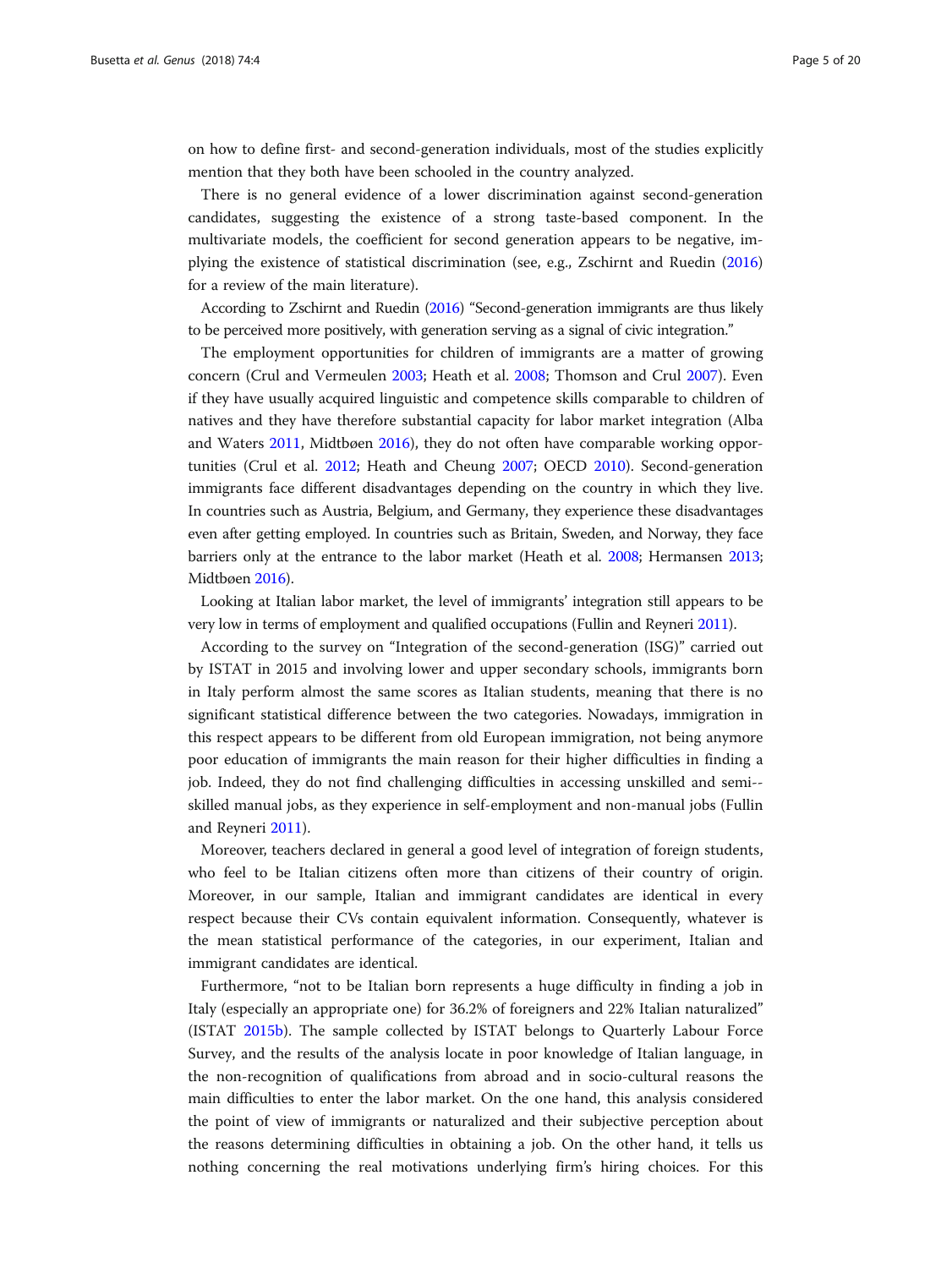<span id="page-5-0"></span>reason, instead of analyzing immigrants' perception, we preferred to look at the firm's behavior and, indirectly, at the reasons motivating their choice not to hire foreigners and naturalized candidates.

#### Double segregation: international and Italian context

We also include gender in our analysis, taking into consideration gender differences concerning each ethnicity separately. Women are, on average, less likely to be employed than men, and important differences persist between men and women in the labor market (Boeri et al. [2005](#page-18-0)). The connected discrimination also exists when we deal with immigrants, often becoming, in that case, even more pronounced (Altonji and Blank [1999](#page-17-0)). This kind of discrimination is referred as by literature in terms of double discrimination: women are indeed discriminated twice, both because they are women and immigrants (Boyd [1975\)](#page-18-0).

In terms of double discrimination in the Italian labor market between migrant men and women and to the ethnic wage gap between Italian and migrant women, Piazzalunga ([2015\)](#page-19-0) found that the second is much larger than the first one, confirming that immigrant women face a double discrimination based on both ethnicity and gender.

## Experimental design

For this study, we collected data through a field experiment carried out in Italy in the period between July 2013 and October 2014. During that period, we sent 22,000 fictitious résumés, answering to 1000 real online job postings. A large sample size like this permits us to have a sufficient statistical power to investigate not only the difference between Italians and immigrants (of first and second generation) but also different ethnic groups. We implemented empirical evidence, such as Booth et al. [\(2012\)](#page-18-0), using at the same time different ethnicities and first- and second-generation.

To control the characteristics of the CVs, we produced fictitious résumés based on the European Europass format and structure creating the identities as follows: one Italian man, five first-generation immigrant men, five second-generation immigrant men, one Italian woman, five first-generation immigrant women, and five second-generation immigrant women. Immigrants were equally distributed and came from Romania, Albania, Morocco, People's Republic of China, and Germany.

Among these nationalities, Germans and Romanians are European Union citizens, who do not need a visa to live and work in Italy. Albania and Romania are usually considered very similar nations since they have many commercial contacts with Italy and they were socialist republics until the 1990s. For this reason, their comparison is useful to show whether being part of the European Union makes a significant difference in the probability of being hired.

For each offer, identities are constructed with equivalent skills (i.e., in terms of the level of education and working experience) and information, to be perfectly comparable differing only by name, surname, gender, city of birth, postal address, and e-mail address.

Each identity was assigned its own name, surname, gender, city of birth, postal address in Rome city center, and e-mail address. About physical features, we chose not to include any pictures in the résumés to avoid further discrimination based on the candidates' appearance; in this way, employers do not have any information about skin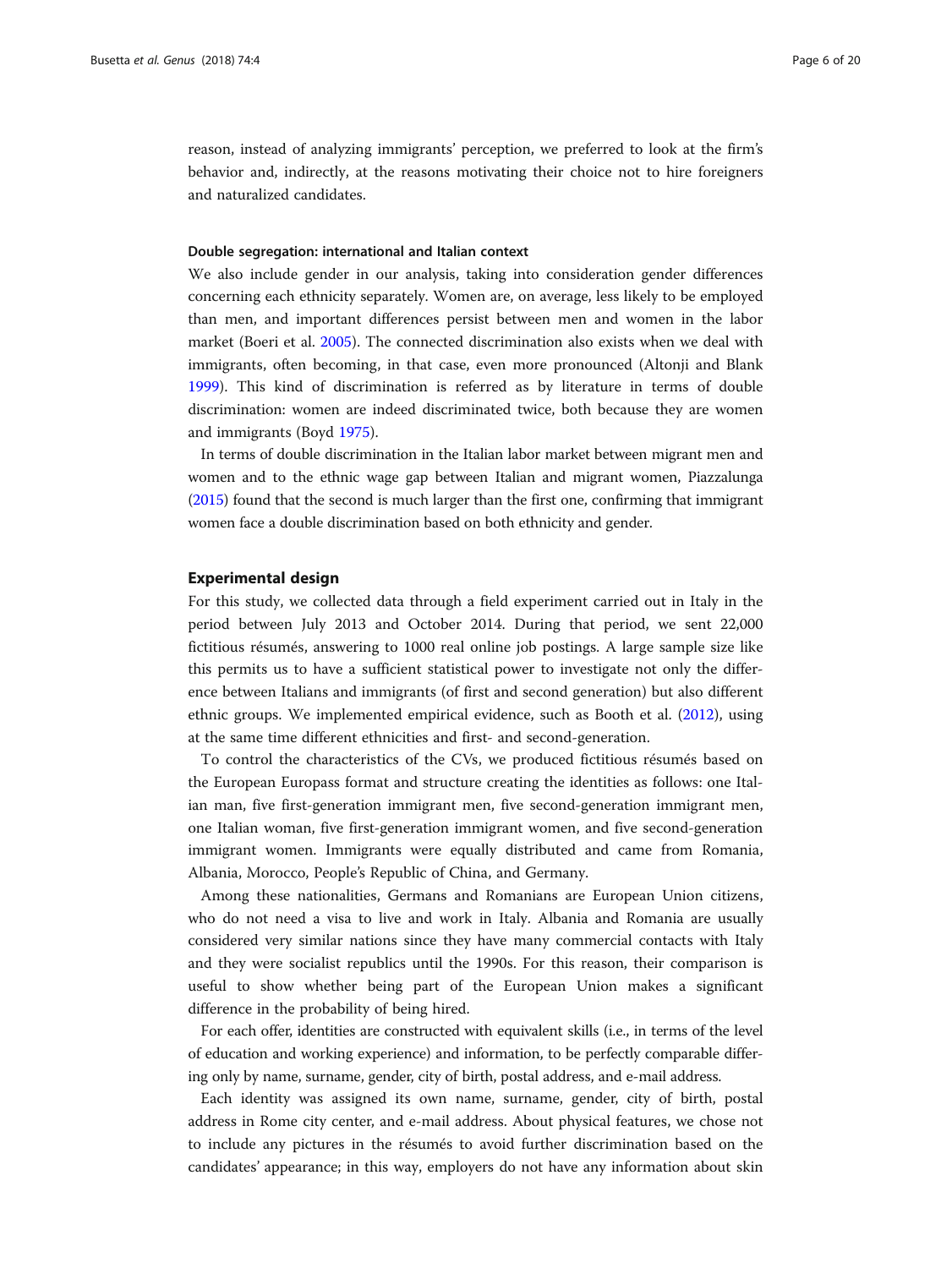color and physical distance from Western features in advance, being only able to make subjective assumptions. Moreover, we did not include any telephone numbers, as we did not have real respondents able to answer the calls.

The search engines from which the job offers were extracted are subito, monster, kijiji, miojob, combinazioni s.r.l., free work, lavoro.corriere, job365, and vivastreet. According to the position in Google search results, these are the most used job search engines in Italy.

Unlike the procedure applied by Rooth ([2009](#page-19-0)), we did not change associations between names, nationalities, and institutions attended in our experiment. Thus, we maintained credibility in the application, since we could not exclude that the same vacancy was present in several of the web search engines posting job offers. Moreover, in order to reduce the probability of applying to the same job offer more than once, following the methodology used in studies such as Pager et al. [\(2009\)](#page-19-0), we drew job offers from the main search engines, taking a simple random sample of advertisements each week. In this way, even if we want to admit the possibility of some kind of distortion, produced by applying for the same firm more than once, it will not affect the preference for different candidates.<sup>1</sup>

We used the most common names for each nationality to minimize the concerning bias, avoiding in this way misattribution to other ethnic groups, or connotations of class or socio-economic status (Zschirnt and Ruedin [2016](#page-19-0)).

In terms of years, different candidates to the same offer all have the same age. Deeply, they are all 19 years old if the offer requires a high school diploma, 24 if it requires graduation, and one additional year for each year of working experience required by the offer. This methodology ensures that perceived productivity characteristics on the supply side are held constant.

All the candidates specified their language knowledge according to the Common European Framework of Reference for Languages, which is the standard evaluation method in the Europass CV format that we used. All the first-generation candidates specified their country's language as mother tongue, a C2 (highest level) knowledge of Italian, and knowledge of other languages according to the job offer's requirements. Second-generation candidates specified Italian as their mother tongue and a B2 (postintermediate level) knowledge of their country's language; in this case as well, other languages were added according to job offers' requirements. Italians, on the other hand, specified in their résumés to have Italian as their mother tongue, while additional languages were included only when requested by the job announces.

The last characteristics that we considered in the analysis are the qualifications required, dividing job openings into offers requiring graduation, high school diploma, and no qualification at all. We chose comparable institutions; while we chose the most important schools and universities of their own country for first-generation immigrants, we chose same Italian schools and universities for Italian and secondgeneration candidates. Finally, to avoid matching problems and to be competitive with respect to other applicants, for each different job offer, we added the characteristics, i.e., education, work experience, language, and computer skills, which completely fulfill the skills required by the firms to each association already made.

Our design strategy of sending fictitious CVs, which exactly meet the firms' requirements, allowed us to eliminate matching problems as a possible explanation for the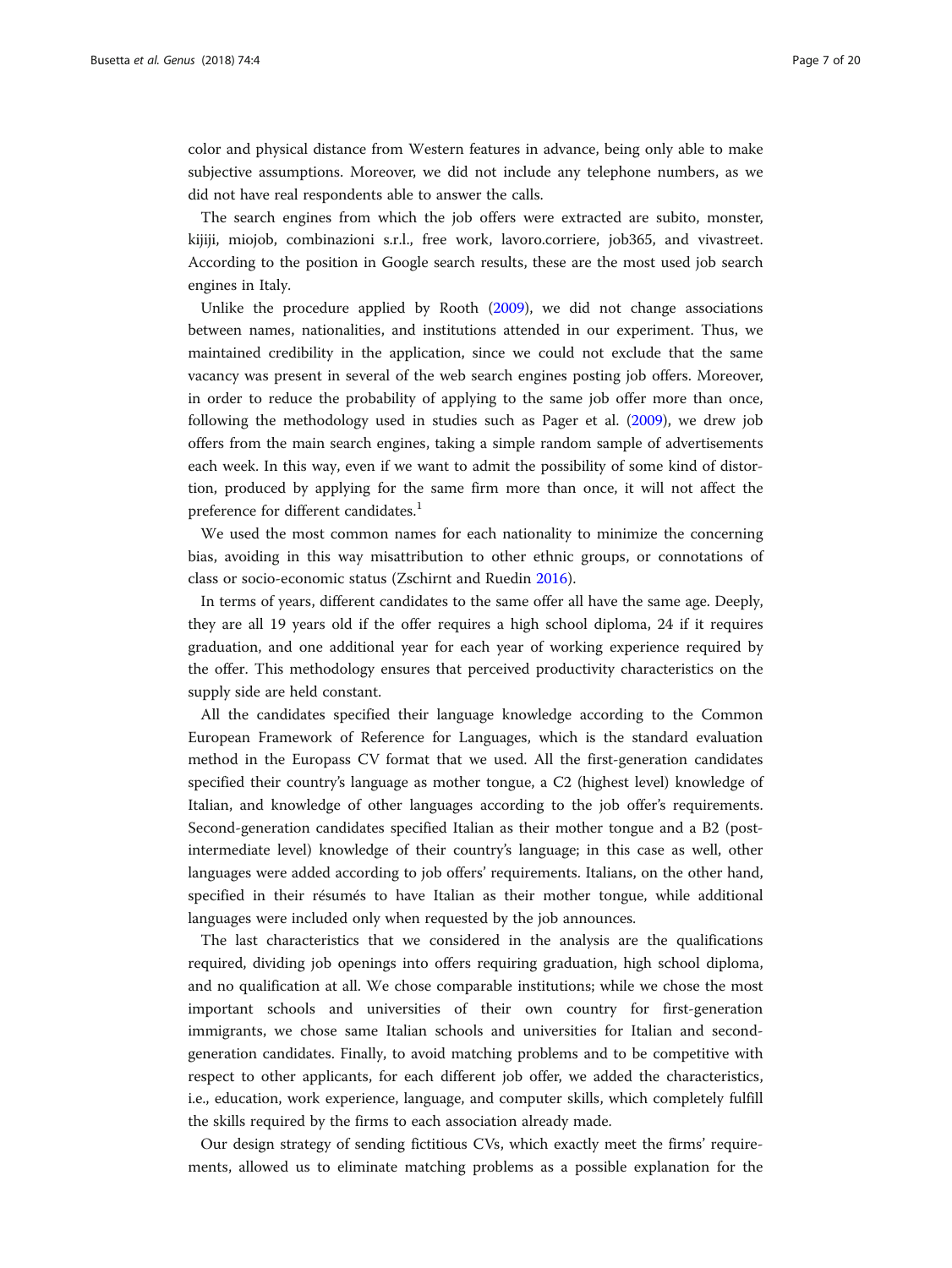<span id="page-7-0"></span>difference in the rate of response. Moreover, we classified all job openings according to whether the position involves face-to-face contact with the public. We classified as front office those job postings which either explicitly stated that the job requires faceto-face contact with people, or where such contact could be unequivocally inferred from the job advertisement. Otherwise, the job is classified as back office. We included in the first category, for instance, jobs belonging to fields like sales and customer service. By contrast, in the back office category, we decided to include jobs like accounts management, budgeting, industrial engineering, and computer programming. In this regard, it must be noted that in the last 15 years, an increase in foreign employees working in contact with the public was observed in Italy (Allasino et al. [2004](#page-17-0)).

The degree of differential treatment was quantified by using the difference between groups in the number of callbacks for a job interview. Responses were classified as callbacks if the employer requested an applicant to contact them (not just for clarification) or invited him/her for an interview. To minimize inconvenience to the employer, invitations were promptly declined as employers who contacted an applicant were contacted via email and told that the applicant had accepted another position and was no longer looking for employment.

## Descriptive results

After receiving the CVs, firms can react in one of the following ways: both applicants are invited to an interview, only the majority/native applicant is invited to an interview, only the minority/immigrant applicant is invited, and none of them are invited. In the last case, we can consider the no callbacks either as a case of equal treatment, because all the candidates are treated symmetrically (Cross et al. [1990\)](#page-18-0), or as a non-observation. In this respect, there are, indeed, many reasons why applicants might be rejected before the employer even considers their ethnic background (Riach and Rich [2002](#page-19-0)). Since we cannot control for the reason why some firms do not answer to any of the candidates, we decided to follow the second approach that considers the no callback cases as non- observations (Riach and Rich [2002;](#page-19-0) Kaas and Manger [2012\)](#page-18-0), restricting the sample to the ones that have replied to at least one CV (n. 229 companies, subjects 5038). As stated by Riach and Rich [\(2002\)](#page-19-0): "There are many reasons why job applicants may be rejected before an employer has to confront race (or sex). Initial screening may be based on timing of applications, age, current employment status, etc." Indeed, we are concerned to better interpret the real opportunities of the labor market. In this way, the sample is composed of 458 Italian men and women, 2290 first-generation immigrants, and 2290 second-generation ones.

Table [1](#page-8-0) shows the descriptive statistics for all variables of the total and restricted sample. It is also stratified by ethnicity and shows the callback rate.

The preliminary descriptive analysis about the total sample (see Fig. [1](#page-9-0)) shows that a relevant difference exists in the treatment reserved to Italians compared to immigrants in the labor market, consistently with the results indicated in the annual report on the presence of migrants in Italy (Ministry of Labour and Social Policy [2016](#page-19-0)). Indeed, Italian applicants received a much higher proportion of replies than immigrants (Table [2](#page-9-0)) also considering the applicants' gender (Table [3](#page-10-0)). Analyzing the callback rates obtained by immigrants more in detail, another difference appears, concerning whether the candidate is a first- or a second-generation one. Callback rates are lower for first-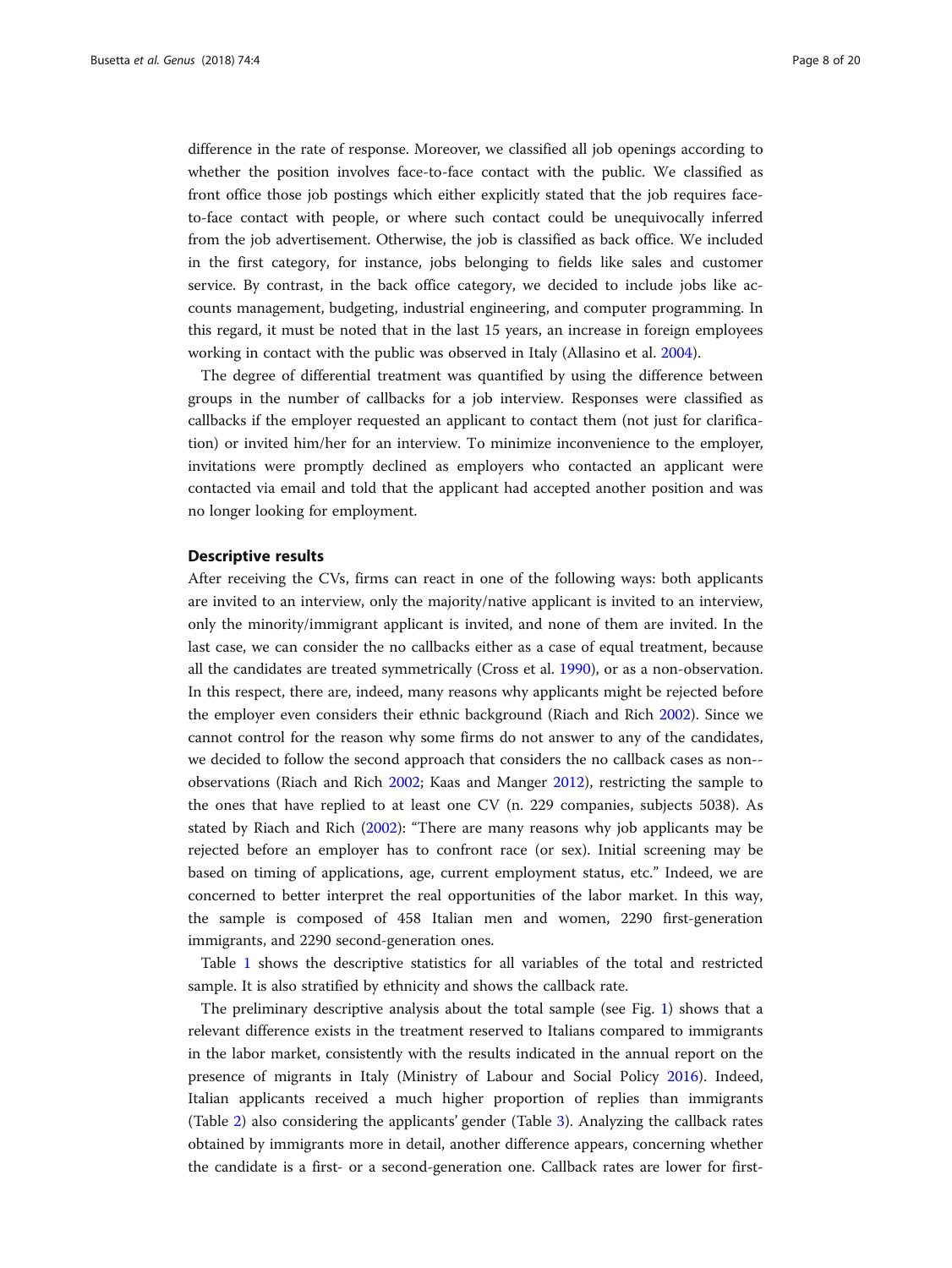<span id="page-8-0"></span>

|              | talian                 |                             |                         | First generation         |                              |                         | Second generation        |                              |                         |
|--------------|------------------------|-----------------------------|-------------------------|--------------------------|------------------------------|-------------------------|--------------------------|------------------------------|-------------------------|
|              | Full sample<br>n. 2000 | Restricted sample<br>n. 458 | Callback rate<br>n. 237 | Full sample<br>n. 10,000 | Restricted sample<br>n. 2290 | Callback rate<br>n. 539 | Full sample<br>n. 10,000 | Restricted sample<br>n. 2290 | Callback rate<br>n. 734 |
| Noman        | 0.50                   | 0.50                        | 0.39                    | 0.50                     | 0.50                         | 0.37                    | 0.50                     | 0.50                         | 0.37                    |
| Graduate     | 24                     | 0.24                        | 0.27                    | 0.24                     | 0.24                         | 026                     | 0.24                     | 24                           | 0.28                    |
| High school  | 0.43                   | 0.43                        | 0.43                    | 0.43                     | 0.43                         | 0.42                    | 0.43                     | 0.43                         | 0.46                    |
| No title     | 0.33                   | 033                         | 030                     | 0.33                     | 0.33                         | 033                     | 0.33                     | 0.33                         | 0.26                    |
| Front office | 0.46                   | 04<br>4                     | 0.45                    | 0.46                     | 0.44                         | 0.33                    | 0.46                     | 0.4                          | 0.42                    |
| North-center | 0.77                   | 0.85                        | 0.84                    | 0.77                     | 0.85                         | 0.89                    | 0.77                     | 0.85                         | 0.84                    |

| l<br>١<br>rat€                                 |
|------------------------------------------------|
| í                                              |
| ¢<br>֘֝֕                                       |
| I                                              |
| ī<br>$\mathbf$                                 |
| $\mathfrak{c}$<br>Ì<br>۱                       |
| i<br>ׇׇ֚֕֕֡                                    |
| l<br>j                                         |
| ï<br>j<br>$\ddot{\ddot{\phantom{}}\,}$<br>ׇ֦֘֡ |
| ١                                              |
| l                                              |
| ï<br>i                                         |
| ׇׇ֚֚֬֡<br>Ş<br>d<br>1<br>j                     |
| Ę                                              |
| ï<br>$\overline{\phantom{a}}$                  |
| Ì                                              |
| j<br>i<br>i                                    |
| ׇ֦֖֚֘֝֬<br>i<br>ł                              |
| Ö<br>j<br>J<br>j                               |
| j<br>ï                                         |
| ļ<br>Ï<br>J<br>ī                               |
| ç                                              |
| j                                              |
| ź<br>Ï<br>S                                    |
| ׇ֚֓֡<br>Ï<br>ţ                                 |
| Ï<br>5<br>J                                    |
| l<br>j<br>j                                    |
| l<br>J                                         |
| i+<br>2<br>j<br>i                              |
| ā<br>١                                         |
| i<br>ì                                         |
| Ï                                              |
|                                                |
| I<br>i                                         |
| ֠<br>ï<br>ו<br>נ<br>$\zeta$                    |
| l<br>j                                         |
| Ò<br>۱<br>:<br>É                               |
|                                                |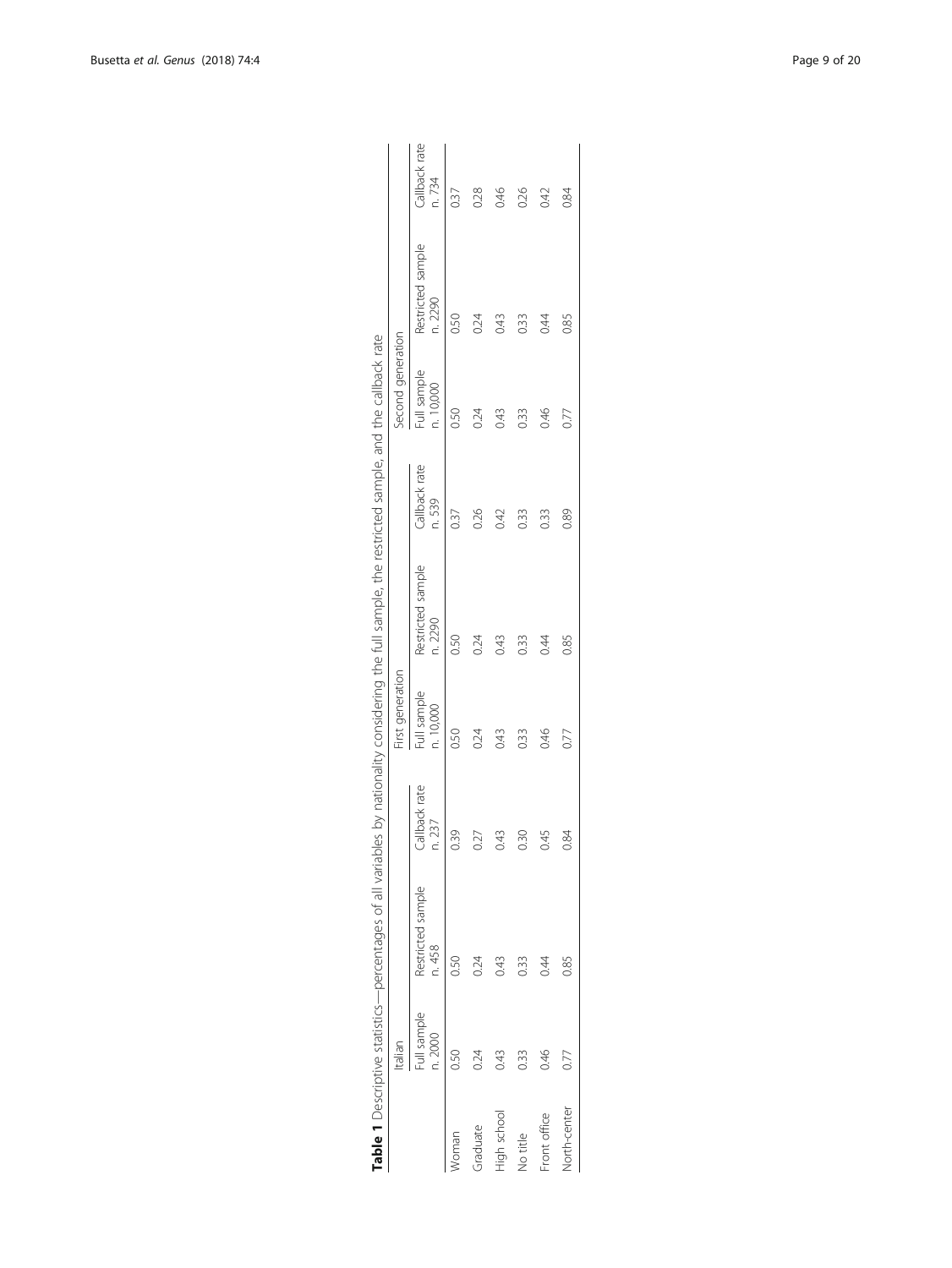<span id="page-9-0"></span>

generation immigrants than for second-generation ones. Nevertheless, secondgeneration candidates maintain a significant level of discrimination too, compared to Italians. This result is consistent with the ones shown by Georgiana and Agafiţei ([2016](#page-18-0)). Even though most second-generation immigrants feel to be Italian citizens in every respect (in line with "Integration of the second-generation" carried out by ISTAT [2016](#page-18-0)), they continue to face more difficult conditions in the labor market than their Italian counterparts (in line with OECD [2014](#page-19-0)).

The preliminary results of our experiment show the existence of a relevant difference in the treatment reserved to Italians and immigrants (Table [3\)](#page-10-0). Indeed, while 52% of Italian applicants received a reply, only 28% of immigrants obtained it. Significant differences also emerge in terms of gender gap. Generally, female candidates obtain massively lower callback rates than men. Considering the potential gender gap within each subgroup (Italian, first-, and second-generation), the table shows that a difference in callback rate also exists between women and men. Among the female Italian candidates, only 40% receive a positive response (men 63%), while among firstgeneration women, only 18% (30% if men). Finally, among second-generation female

Table 2 Callback rates for the full sample and the restricted sample

|                   | Positive responses | Full sample |                   |      | Restricted sample |
|-------------------|--------------------|-------------|-------------------|------|-------------------|
|                   | Ν                  | CVs sent    | Callback rate (%) | Ν    | Callback rate (%) |
| Italian           | 237                | 2000        | 0.12              | 458  | 0.52              |
| First generation  | 539                | 10,000      | 0.05              | 2290 | 0.24              |
| Second generation | 734                | 10,000      | 0.07              | 2290 | 0.32              |

The restricted sample is formed by 458 Italian men and women, 2290 first-generation immigrants and 2290 second-generation ones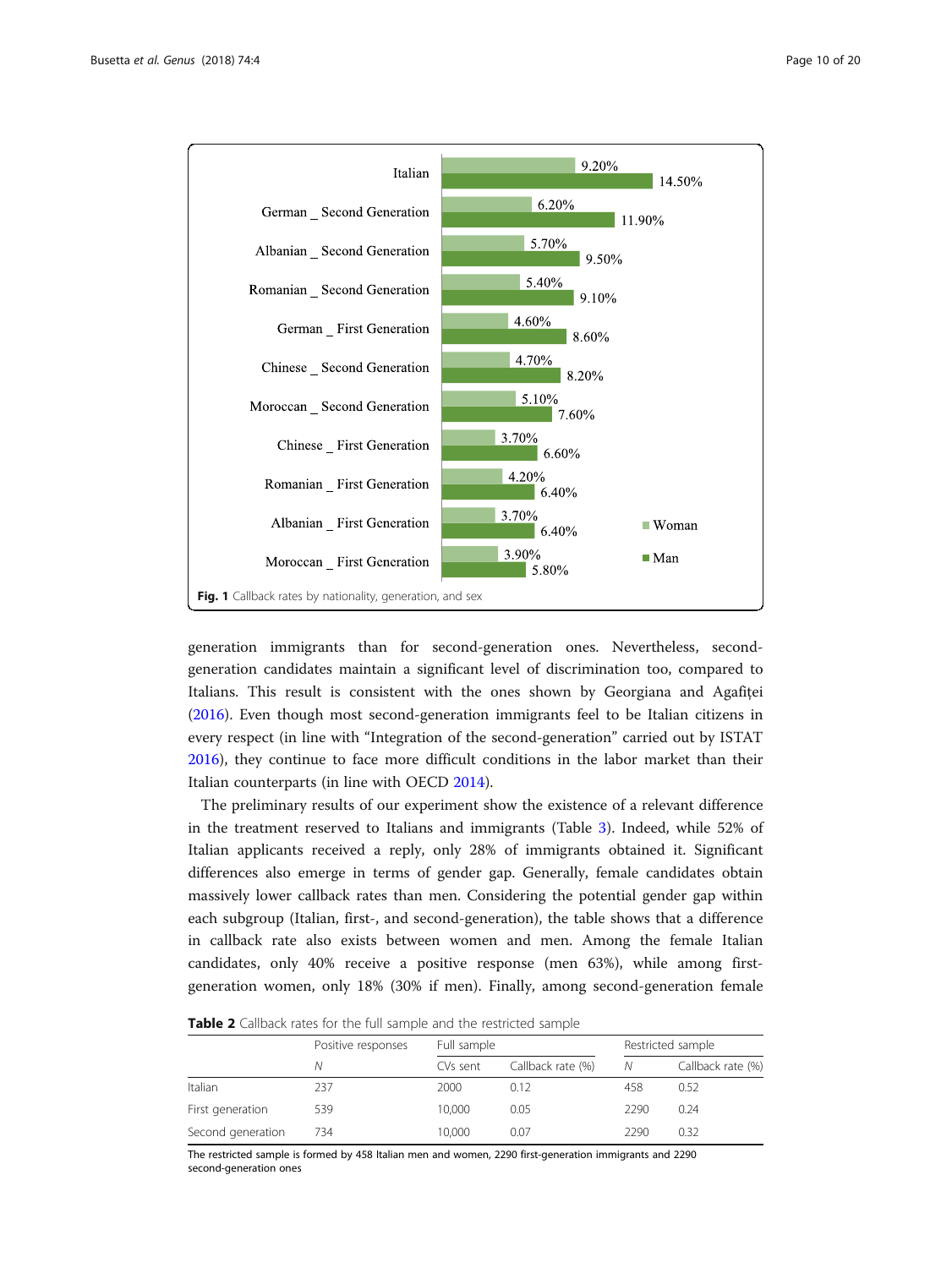|                   | Restricted sample | Woman |      | Man |      |
|-------------------|-------------------|-------|------|-----|------|
|                   | Ν                 |       | $\%$ | Ν   | $\%$ |
| Italian           | 229               | 92    | 0.40 | 145 | 0.63 |
| First generation  | 1145              | 201   | 0.18 | 338 | 0.30 |
| Second generation | 1145              | 271   | 0.24 | 463 | 0.40 |

<span id="page-10-0"></span>Table 3 Callback rates by ethnicity and gender

In the restricted sample—total Italian candidates =  $458$ ; first generation =  $2290$ ; second generation =  $2290$ 

immigrants, the percentage of callback is equal to 24% (40% if men). These preliminary results confirm that, in general, women are the most discriminated category in the Italian labor market compared to men in each subgroup.

In terms of nationalities, first- and second-generation Moroccan and Chinese are the most discriminated in our database. This last result is consistent with the main literature which explains ethnic hierarchy as an indicator of a relevant amount of tastebased discrimination (Zschirnt and Ruedin [2016\)](#page-19-0).

Moreover, Moroccan candidates, as they come from a Muslim country, could be even more discriminated for religious reasons connected to Islamophobia.<sup>2</sup>

Conversely, applicants coming from Germany, both first and second generation, seem to be the preferred immigrant ethnicity overall. According to Zschirnt and Ruedin ([2016](#page-19-0)), "taking taste-based discrimination seriously, it can be assumed that more distant and visible minority groups are discriminated against more than other groups."

Even if callback rates associated to women are systematically smaller than the ones associated to men, this result is not surprising considering the strong gender gap characterizing the Italian labor market (Anxo et al. [2011;](#page-18-0) Campolo and Di Pino [2012](#page-18-0); Busetta and Fiorillo [2016](#page-18-0)). It is also interesting to note that gender gap between Italians is often higher than the gap between Italians and immigrants of the same sex. In other words, discrimination against women with respect to men is higher than discrimination against immigrants with respect to Italians. For instance, callback rates for Italian women are lower than the ones obtained by German and Albanian men. This result is not dissimilar from the one reached by the major literature on this topic. Stereotypes and media images of immigrants tend to be less relevant within women than men (Bovenkerk [1992;](#page-18-0) Andriessen et al. [2012\)](#page-18-0). "This may lead to women being perceived as better integrated into and less threatening to society than immigrant men, and thus lower discrimination for women" (Zschirnt and Ruedin [2016](#page-19-0)).

Even after restricting the sample, callback rates associated to second-generation immigrants are quite smaller than the ones associated to Italians. This last result shows that discrimination in the labor market is relevant also for second-generation immigrants. Splitting immigrants by generation, we conducted our study considering two potential kinds of discrimination: statistical and taste-based.

Following the most relevant literature on the topic and to investigate this last relation, we decided to perform a correspondence test to our sample such as in Riach and Rich [\(2002\)](#page-19-0) and Drydakis ([2009\)](#page-18-0) among others.

Therefore, we calculated the net discrimination between Italian and first-generation candidates to observe the maximum amount of discrimination reserved to immigrants (Fig. [2](#page-11-0)); indeed, we split such a discrimination into the one between Italian and second-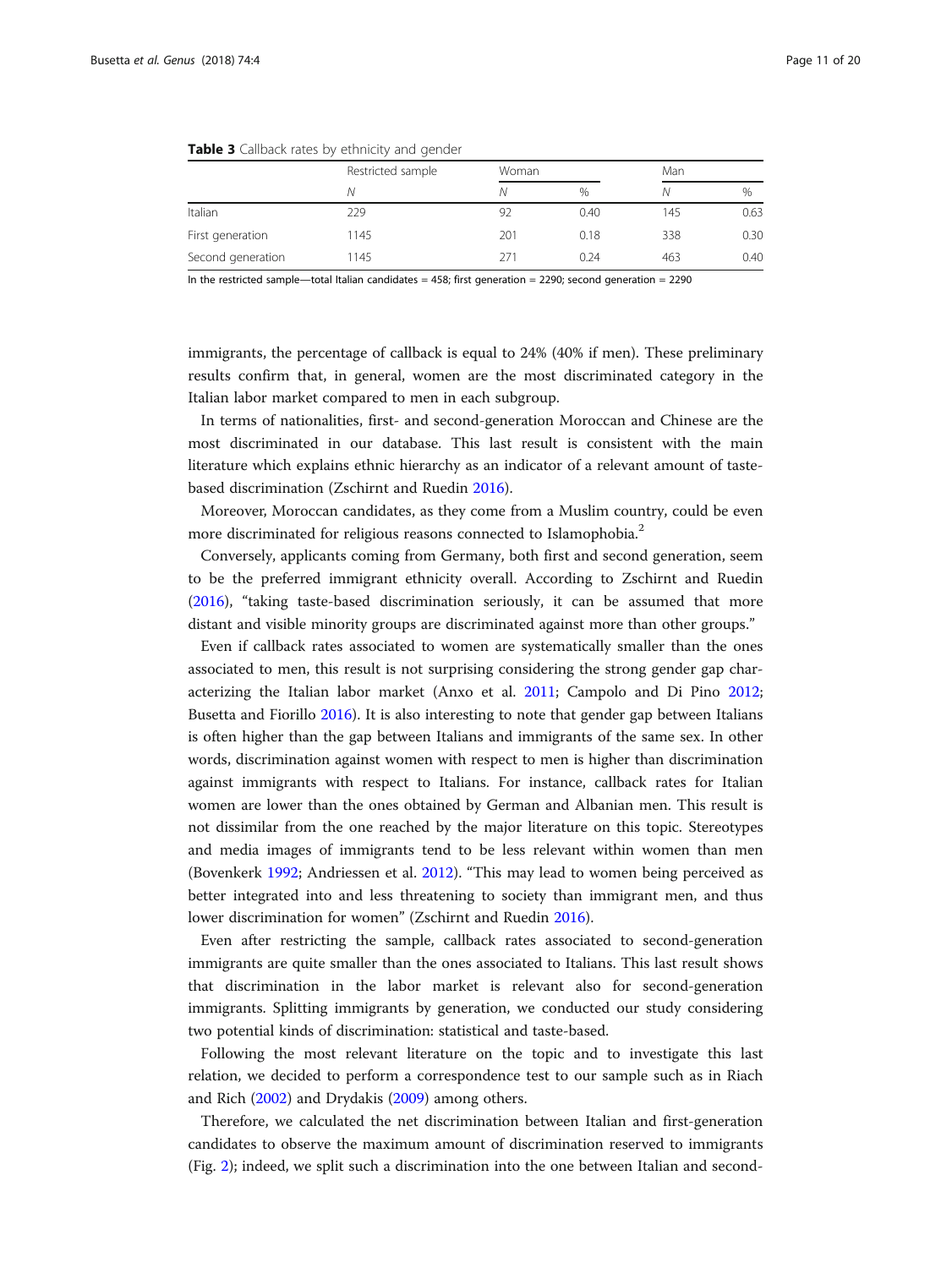<span id="page-11-0"></span>

generation and the one between second- and first-generation candidates. While the last discrimination is between two categories which can differ in terms of education and skills, the same cannot be said for the first one (between Italian and second-generation candidates). Consequently, while the first case could pertain to statistical discrimination, the second one must necessarily be taste-based.

In this respect, we followed the results obtained by ISTAT ([2016](#page-18-0)). According to this study, immigrant students are not systematically less prepared than Italian ones both in terms of language knowledge and general skills.

Using the correspondence test, two applications sent to real job offers are similar, except for the single characteristic that is to be tested. In this way, analyzing callbacks, it is possible to identify unequal treatment based on the unique different characteristic that, in our case, is the ethnic provenience. In Table [4,](#page-12-0) we reported the results of the correspondence test, considering second generation as minority group and Italians as majority one. For this reason, we calculated callback rates by education level (graduate, high school) and contacts with customers (front office).

Using the correspondence test, we also calculate the net discrimination in callbacks between first generation and Italians, second generation and Italians, and finally, between first and second generation by ethnic origin. For lack of brevity, in Fig. 2, we show the percentage of net discrimination calculated.

As we could imagine, the highest level of discrimination is the one between firstgeneration immigrants and Italian candidates. Moreover, results reveal a relevant discrimination also between first- and second-generation candidates. Both previous discriminations could be connected to educational and language gaps (statistical discrimination). The impressive result is the one between second-generation candidates and Italians. As the two categories are both born and always living and educated in Italy, this last discrimination can only be derived by reasons connected to racism (taste-based discrimination).

In this respect (second diagram in Fig. 2), we have observed a level of net discrimination between second-generation and Italian candidates higher than 30% compared to Italians for all our categories of ethnicity, except for Germans.

Starting from these preliminary results, we concentrated our analysis on the relation between taste-based discrimination and education (graduate and high school) and taste-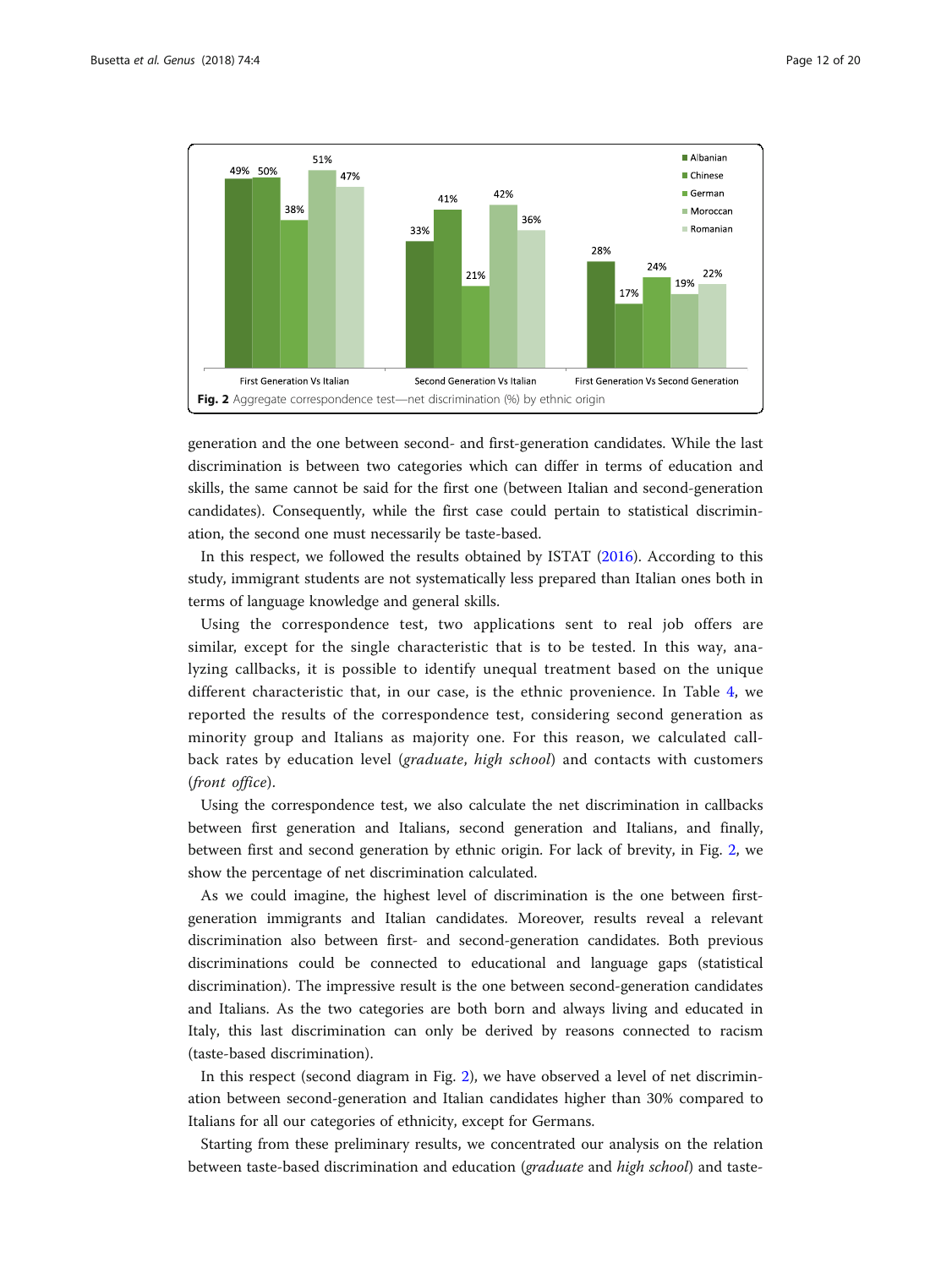|                        | Jobs           | No one invited                                                                                                                                        | At least one invited                                                                                                                                                                                                                                                                                                                                                                                                                                                                                                                                                                                                                                                                                                                                                                                                                                                                   | Equal treatment | Discrimination against                                                                                                                       |                            | Net discrimination |               | Relative callback rate                                                                                                                                       | test     |
|------------------------|----------------|-------------------------------------------------------------------------------------------------------------------------------------------------------|----------------------------------------------------------------------------------------------------------------------------------------------------------------------------------------------------------------------------------------------------------------------------------------------------------------------------------------------------------------------------------------------------------------------------------------------------------------------------------------------------------------------------------------------------------------------------------------------------------------------------------------------------------------------------------------------------------------------------------------------------------------------------------------------------------------------------------------------------------------------------------------|-----------------|----------------------------------------------------------------------------------------------------------------------------------------------|----------------------------|--------------------|---------------|--------------------------------------------------------------------------------------------------------------------------------------------------------------|----------|
|                        |                |                                                                                                                                                       |                                                                                                                                                                                                                                                                                                                                                                                                                                                                                                                                                                                                                                                                                                                                                                                                                                                                                        | $\sim$          | Second-generation                                                                                                                            | Italians<br>$\overline{a}$ | $3 - 4$            | $\frac{3}{4}$ | $\frac{[(2+3)/1]}{[(2+4)/1]}$                                                                                                                                |          |
| Nationality            | g              | ğ,                                                                                                                                                    | 2.                                                                                                                                                                                                                                                                                                                                                                                                                                                                                                                                                                                                                                                                                                                                                                                                                                                                                     | è<br>2          | 2.                                                                                                                                           | ğ,                         | è,                 | S,            |                                                                                                                                                              | $\sigma$ |
| Callback: graduate     |                |                                                                                                                                                       |                                                                                                                                                                                                                                                                                                                                                                                                                                                                                                                                                                                                                                                                                                                                                                                                                                                                                        |                 |                                                                                                                                              |                            |                    |               |                                                                                                                                                              |          |
| Albanian               | $\frac{1}{10}$ | ₽                                                                                                                                                     | R                                                                                                                                                                                                                                                                                                                                                                                                                                                                                                                                                                                                                                                                                                                                                                                                                                                                                      | 36              | 29                                                                                                                                           |                            | 24                 | 34.29         | SS.                                                                                                                                                          |          |
| Chinese                | $\frac{1}{10}$ | ¥                                                                                                                                                     | R                                                                                                                                                                                                                                                                                                                                                                                                                                                                                                                                                                                                                                                                                                                                                                                                                                                                                      | 29              | 26                                                                                                                                           |                            | $\overline{5}$     | 44.29         | $\overline{9}$                                                                                                                                               | $*$      |
| German                 | $\frac{1}{10}$ | 38                                                                                                                                                    | R                                                                                                                                                                                                                                                                                                                                                                                                                                                                                                                                                                                                                                                                                                                                                                                                                                                                                      | 48              | Ρ                                                                                                                                            |                            | $\supseteq$        | 13.89         | 118                                                                                                                                                          | 1        |
| Moroccan               | $\frac{1}{2}$  | ₹                                                                                                                                                     | 3                                                                                                                                                                                                                                                                                                                                                                                                                                                                                                                                                                                                                                                                                                                                                                                                                                                                                      | 28              | 57                                                                                                                                           |                            | 33                 | 47.83         | 2.03                                                                                                                                                         |          |
| Romanian               | 110            | A                                                                                                                                                     | 8                                                                                                                                                                                                                                                                                                                                                                                                                                                                                                                                                                                                                                                                                                                                                                                                                                                                                      | 38              | 27                                                                                                                                           |                            | 24                 | 35.29         | 1.59                                                                                                                                                         |          |
| Callback: high school  |                |                                                                                                                                                       |                                                                                                                                                                                                                                                                                                                                                                                                                                                                                                                                                                                                                                                                                                                                                                                                                                                                                        |                 |                                                                                                                                              |                            |                    |               |                                                                                                                                                              |          |
| Albanian               | 196            | 83                                                                                                                                                    | $\frac{3}{2}$                                                                                                                                                                                                                                                                                                                                                                                                                                                                                                                                                                                                                                                                                                                                                                                                                                                                          | 58              | 4                                                                                                                                            |                            | 33                 | 29.2          | 1.48                                                                                                                                                         |          |
| Chinese                | 196            | 8                                                                                                                                                     | 116                                                                                                                                                                                                                                                                                                                                                                                                                                                                                                                                                                                                                                                                                                                                                                                                                                                                                    | 49              | ಙ                                                                                                                                            | $\bar{4}$                  | 39                 | 33.62         | 1.62                                                                                                                                                         |          |
| German                 | 196            | 83                                                                                                                                                    | $\frac{3}{2}$                                                                                                                                                                                                                                                                                                                                                                                                                                                                                                                                                                                                                                                                                                                                                                                                                                                                          | 69              | 33                                                                                                                                           |                            | 22                 | 19.47         | 1.28                                                                                                                                                         |          |
| Moroccan               | 196            | $\overline{\infty}$                                                                                                                                   | $\frac{5}{11}$                                                                                                                                                                                                                                                                                                                                                                                                                                                                                                                                                                                                                                                                                                                                                                                                                                                                         | 46              | 56                                                                                                                                           | $\sim$                     | 43                 | 37.39         | 1.73                                                                                                                                                         |          |
| Romanian               | 196            | 83                                                                                                                                                    | $\frac{3}{2}$                                                                                                                                                                                                                                                                                                                                                                                                                                                                                                                                                                                                                                                                                                                                                                                                                                                                          | 55              | Ĥ                                                                                                                                            |                            | 26                 | 31.86         | 1.55                                                                                                                                                         |          |
| Callback: front office |                |                                                                                                                                                       |                                                                                                                                                                                                                                                                                                                                                                                                                                                                                                                                                                                                                                                                                                                                                                                                                                                                                        |                 |                                                                                                                                              |                            |                    |               |                                                                                                                                                              |          |
| Albanian               | 200            | 83                                                                                                                                                    | $\overline{117}$                                                                                                                                                                                                                                                                                                                                                                                                                                                                                                                                                                                                                                                                                                                                                                                                                                                                       | 54              | 52                                                                                                                                           |                            | ₹                  | 35.04         | 1.63                                                                                                                                                         | 米米米      |
| Chinese                | 200            | $\overline{\infty}$                                                                                                                                   | 119                                                                                                                                                                                                                                                                                                                                                                                                                                                                                                                                                                                                                                                                                                                                                                                                                                                                                    | $\overline{37}$ | 8                                                                                                                                            | $\sim$                     | S6                 | 47.06         | 2.12                                                                                                                                                         |          |
| German                 | 200            | 56                                                                                                                                                    | $\overline{2}1$                                                                                                                                                                                                                                                                                                                                                                                                                                                                                                                                                                                                                                                                                                                                                                                                                                                                        | 64              | 42                                                                                                                                           | $\overline{5}$             | 27                 | 22.31         | 1.34                                                                                                                                                         |          |
| Moroccan               | 200            | 82                                                                                                                                                    | $\frac{8}{118}$                                                                                                                                                                                                                                                                                                                                                                                                                                                                                                                                                                                                                                                                                                                                                                                                                                                                        | $\frac{4}{7}$   | 59                                                                                                                                           | $\supseteq$                | SS                 | 44.92         | 2.00                                                                                                                                                         | ***      |
| Romanian               | 200            | \$                                                                                                                                                    | 116                                                                                                                                                                                                                                                                                                                                                                                                                                                                                                                                                                                                                                                                                                                                                                                                                                                                                    | 53              | SS                                                                                                                                           | $\supseteq$                | $\frac{1}{2}$      | 37.07         | 1.68                                                                                                                                                         | ∗∗       |
|                        |                | which at least one applicant was invited, column five shows the cases in<br>Net discrimination $=$ (discrimination against second-generation—discrimi | second-generation candidates were invited. In the following two columns, we calculated the net discrimination against second-generation immigrants, and, finally, in the last columns, we reported the p value related to the<br>The first column provides the ethnic origin of the applicant, the second one shows the enplications sent, the third one shows the cases in which no individuals were invited for an interview, column four shows the cases in<br>test. Chi-squared tests were conducted on the calback rates, and the results are results are indicated as *** significant at the 0.001 level. A positive sign indicates discrimination against the minority applicant (second-<br>null hypothesis is that discrimination against the second generation is equal to discrimination against Italians, therefore both individuals are treated unfavorably equally often |                 | ination against Italians)/(at least one invited); Relative callback rate = success of majority/success of minority = [(2 + 3)/1]/((2 + 4)/1] |                            |                    |               | which both were invited, column six shows the cases in which only the Italian candidates were invited, and the seventh one shows the cases in which only the |          |

Table 4 Aggregate correspondence test results (second-generation vs Italian applicants) by education level and contacts with customers Table 4 Aggregate correspondence test results (second-generation vs Italian applicants) by education level and contacts with customers

<span id="page-12-0"></span>Busetta et al. Genus (2018) 74:4 **Page 13 of 20** Page 13 of 20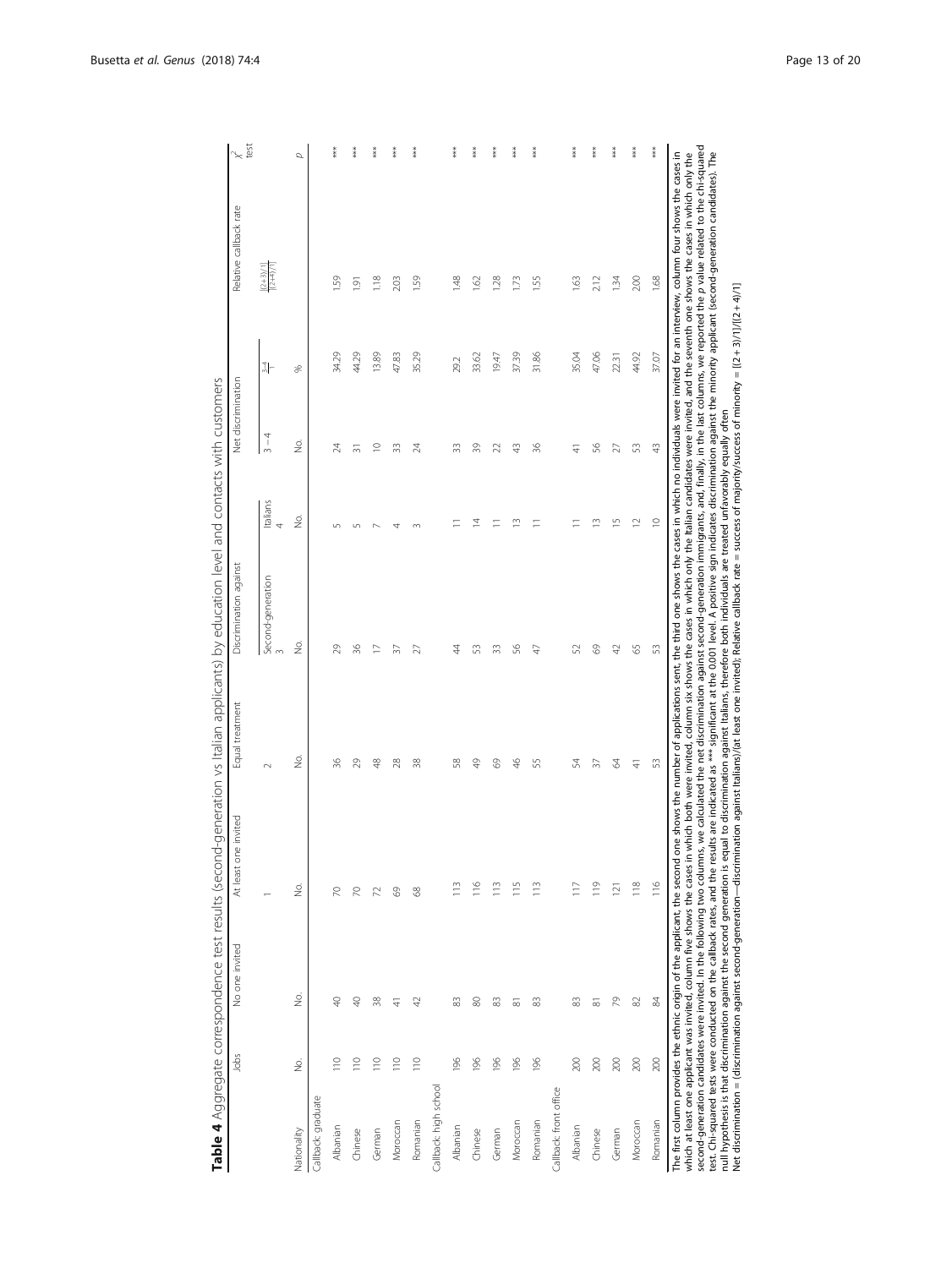<span id="page-13-0"></span>based discrimination and front office, considering the impact of education and the level of vìs a vìs contact required by the job offer (see Table [4](#page-12-0)).

The concerning results show that the different education levels required by the job increase or decrease these net discriminations. In general, we observed that applying for a job requiring graduation increases the net discrimination for Albanians (from 33 to 34%), Chinese (from 41 to 44%), and Moroccans (from 42 to 48%). Only for Germans and Romanians we observe a positive effect of the graduation (from 21 to 14% and from 36 to 35%, respectively). The opposite occurs if we consider high school diploma as the level of education required (Albanians 29%, Chinese 33%, Moroccans 37%, Romanians 31%). For both first- and second-generation German candidates, net discrimination decreases for jobs requiring a high school diploma, but the associated decrease is less pronounced in this last case (up to 19%) than in the ones for which graduation is required (up to 14%). Finally, for jobs entailing contacts with customers, we can observe that the net discrimination increases for all second-generation immigrants (Albanians from 33 to 35%, Chinese from 41 to 47%, Germans from 21 to 22%, Moroccans from 42 to 45%, Romanians from 36 to 37%).

## Empirical analysis

In this section, we analyze the effect of ethnicity on the probability of being called back for an interview. To capture the effect of discrimination, we estimated this probability (callback) in different Probit models:

$$
Y_i^* = \alpha + \beta_1 \text{italian}_i + \beta_2 \text{north-center}_i + \beta_3 \text{woman}_i + \beta_4 \text{graduate}_i + \beta_5 \text{high school}_i
$$
  
+
$$
\beta_6 \text{front office}_i + \varepsilon_i
$$
 (1)

where  $Y^*$  is the latent variable reflecting the probability of the *i*th candidate of receiving a callback from a firm. If  $Y > 0$ , the corresponding observed dummy variable, Y, is equal to 1 (Callback—yes = 1). If  $Y^* = 0$ , the corresponding value of the dummy variable, Y, is equal to 0 (Callback—no = 0). On the right side of the equation, Greek letters refer to parameters. Namely,  $\alpha$  is the constant term, Italian is a dummy variable and it refers to the ethnicity of the candidate (1 = the candidate is Italian; 0 = otherwise);  $\varepsilon$  is the disturbance term.

The main explanatory variables are the firm's geographical area (north-center- $-1$  = yes;  $0 =$  otherwise), the sex of the candidate (woman—1 = yes;  $0 =$  man), the education level required by the firm and specified in the CVs (graduate— $1 = yes$ , 0 = otherwise; high school—1 = yes, 0 = otherwise; reference—no title), if the job offer requires contacts with customers (front office—1 = yes, 0 = back office). If  $\hat{\beta}_1 = 0$ , Italians and immigrants had the same probability of obtaining an interview. It means that being an Italian does not either reduce or increase the probability of obtaining a job interview. While if  $\hat{\beta}_1 < 0$ , immigrants had a higher probability than Italians of obtaining a job interview; if  $\hat{\beta}_1 > 0$ , they had a lower probability than Italians of obtaining it.

The objective of our analysis is to analyze whether discrimination based on ethnic origin affects candidate's opportunity of obtaining a job interview in the Italian labor market. Therefore, for completeness, we replicate our model considering different subsamples, estimating four identical Probit models applied to different subsamples. Model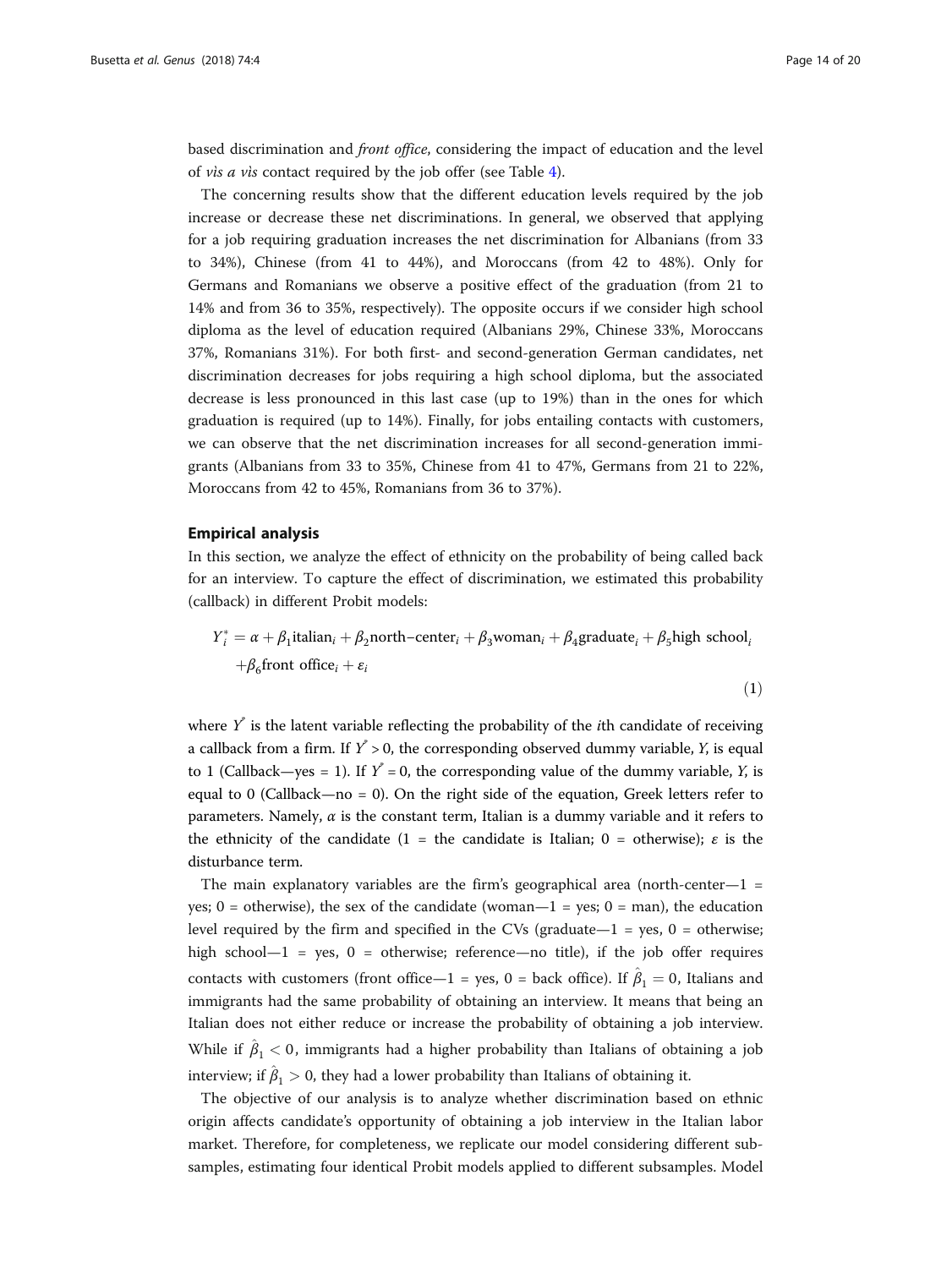<span id="page-14-0"></span>2 (Italian) contains only observations on the Italian candidates, and in model 3 (immigrant), only observations on the immigrant ones. Finally, in the last two models (model 4 and model 5), we split immigrants into two subsamples, first and second generation.

In Table [5](#page-15-0), we show the results of our Probit model and the relative marginal effects.

To analyze the probability of obtaining a callback, we first considered a model which includes all the categories and a dummy variable Italians as regressor (model 1). In the other models (models 2–5), we considered the subsample of Italians, immigrants, first-, and second-generation candidates. Model 1 shows that the probability of obtaining a callback increases if the candidate is Italian. The results of this analysis confirm the ones reported above. In general, the coefficients maintain same sign and statistical significance in all the five models, confirming the robustness of our results. For this reason, we analyzed all the models together. In terms of gender gap, the coefficients associated to the variable woman reveal a strong level of statistically significant discrimination for both Italian and immigrant women. Gender gap seems to be smaller within immigrants than within Italians, especially if we compare Italians with first-generation immigrants. The education level (*graduate* and *high school*) plays an important role (positive and significant coefficients), for all candidates. The interesting result is that the increase in probability is higher for Italians than for immigrants but becomes not significant for first-generation immigrants. For this kind of candidate, a higher level of education does not necessarily involve a greater probability to obtain a job interview. This result is supported by the main literature on the topic (Heath and Cheung [2007](#page-18-0) and, for Italy, Fullin and Reyneri [2011\)](#page-18-0). Therefore, we could argue that the reason underlying this kind of discrimination concerns the unequal perception of recruiters about graduation obtained in foreign countries, compared to graduation obtained in Italy.

If we analyze results concerning jobs requiring contacts with customers (front office), the associated coefficient is negative and significant for the model including all the immigrants and for the one including only first-generation immigrants. This last result indicates statistical discrimination because it seems that firms consider only firstgeneration immigrants less skilled, most probably in terms of language knowledge, than Italians and second-generation candidates.

Finally, the coefficients associated to the firm's geographical area (*north-center*) show that it is easier for immigrants to obtain a job interview if they apply for a firm located in the north-center, but this result is statistically significant only for the subsample of first-generation candidates.

## Conclusions

The aim of this paper is to analyze ethnic and gender discrimination in the Italian labor market, using first- and second-generation candidates to distinguish between statistical and taste-based discrimination. To do so, we build up an ad hoc created database sending fictitious CVs to firms advertising real job openings.

We found a first significant discrimination against women which interacts differently depending on the candidate (Italian, first-, or second-generation immigrant). In this respect, even if callback rates associated to women are systematically smaller than the ones associated to men, gender gap between Italians is often higher than the one between both first- and second-generation immigrants. As we have shown in Table [5](#page-15-0),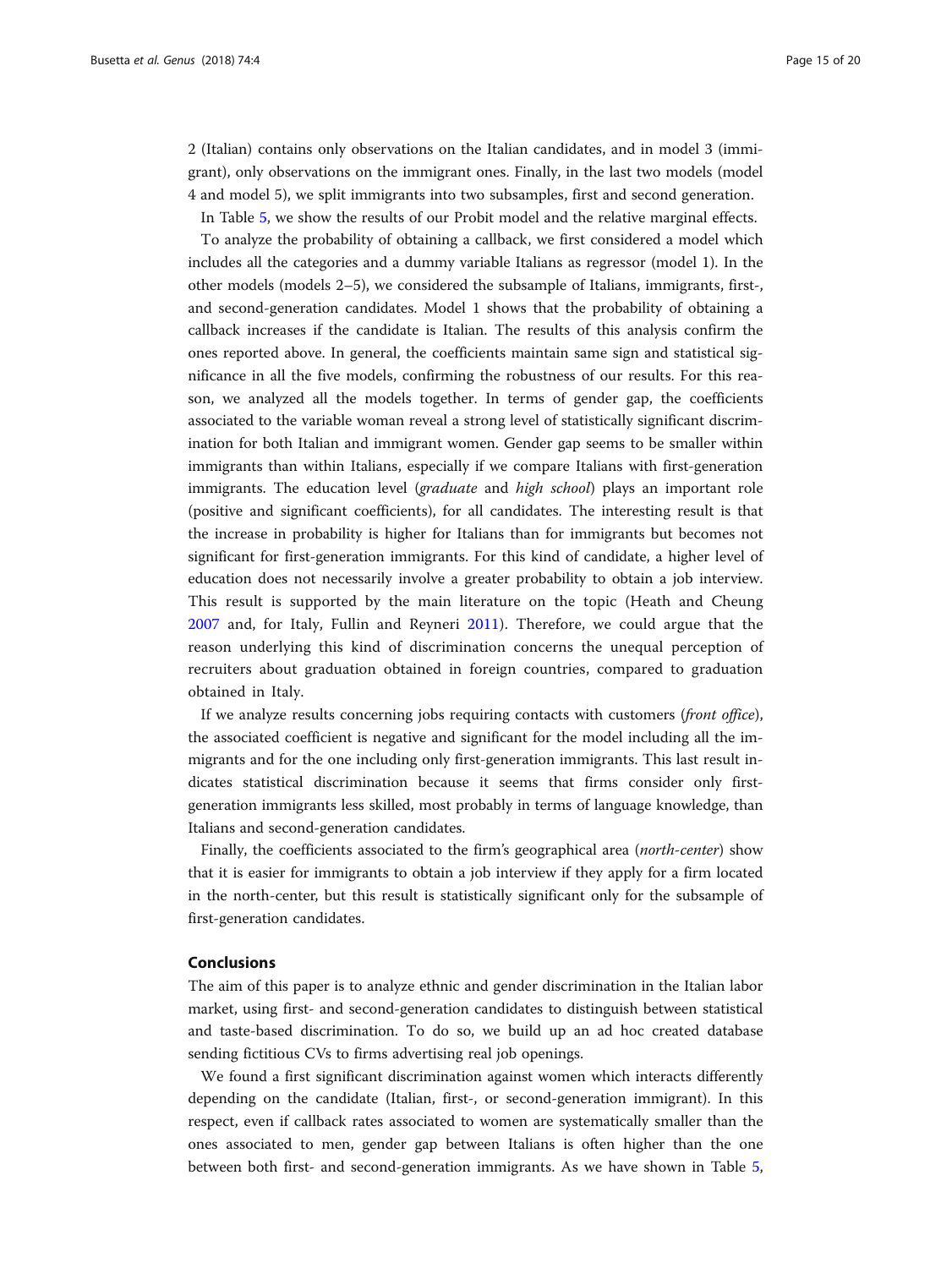<span id="page-15-0"></span>

| Table 5 Estimation results of Probit models and marginal effects           |                            |                           |                            |                            |                            |
|----------------------------------------------------------------------------|----------------------------|---------------------------|----------------------------|----------------------------|----------------------------|
|                                                                            | Model 1                    | Model 2                   | Model 3                    | Model 4                    | Model 5                    |
|                                                                            | $\overline{4}$             | Italian                   | Immigrant                  | First generation           | Second generation          |
|                                                                            | Coeff.                     | Coeff.                    | Coeff.                     | Coeff.                     | Coeff.                     |
| Italian                                                                    | $(0.22***)$<br>$0.65***$   |                           |                            |                            |                            |
| Woman                                                                      | $(-0.15***)$<br>$-0.45***$ | $-0.59***$<br>$(-0.23***$ | $-0.43***$<br>$(-0.14***)$ | $-0.39***$<br>$(-0.12***)$ | $-0.47***$<br>$(-0.17***)$ |
| Graduate                                                                   | $(0.08***)$<br>$0.23***$   | $(0.13*)$<br>$0.34*$      | $0.22***$<br>(0.07***)     | $0.12$<br>$(0.04)$         | $0.32***$<br>(0.11***)     |
| High school                                                                | $(0.05***)$<br>$0.15***$   | $0.15$<br>(0.06)          | $0.15***$<br>(0.05***)     | $\frac{0.03}{(0.01)}$      | $0.26***$<br>(0.09***)     |
| Front office                                                               | $(-0.05***)$<br>$-0.16***$ | $0.05$<br>$(0.02)$        | $-0.18***$<br>$(-0.06***)$ | $-0.34***$<br>$(-0.10***)$ | $-0.06$<br>( $-0.02$ )     |
| North-center                                                               | (0.02)<br>0.07             | $-0.02$<br>$(-0.11)$      | $0.08$<br>$(0.03)$         | $0.25***$<br>(0.07***)     | $-0.05$<br>(-0.02)         |
| Constant                                                                   | $0.49***$                  | 0.20                      | $-0.50***$                 | $-0.66***$                 | $-0.37***$                 |
| Pseudo $R^2$                                                               | 0.046                      | 0.047                     | 0.029                      | 0.035                      | 0.035                      |
| Log likelihood                                                             | $-2933.84$                 | $-302.38$                 | $-2628.38$                 | $-1205.86$                 | $-1386.75$                 |
| 40                                                                         | 5881.68                    | 616.77                    | 5268.75                    | 2423.73                    | 2785.50                    |
| $rac{C}{B}$                                                                | 5927.35                    | 641.53                    | 5307.33                    | 2458.14                    | 2819.92                    |
| $*p < 0.05;$ $**p < 0.01;$ $***p < 0.001;$<br>Marginal effects in brackets |                            |                           |                            |                            |                            |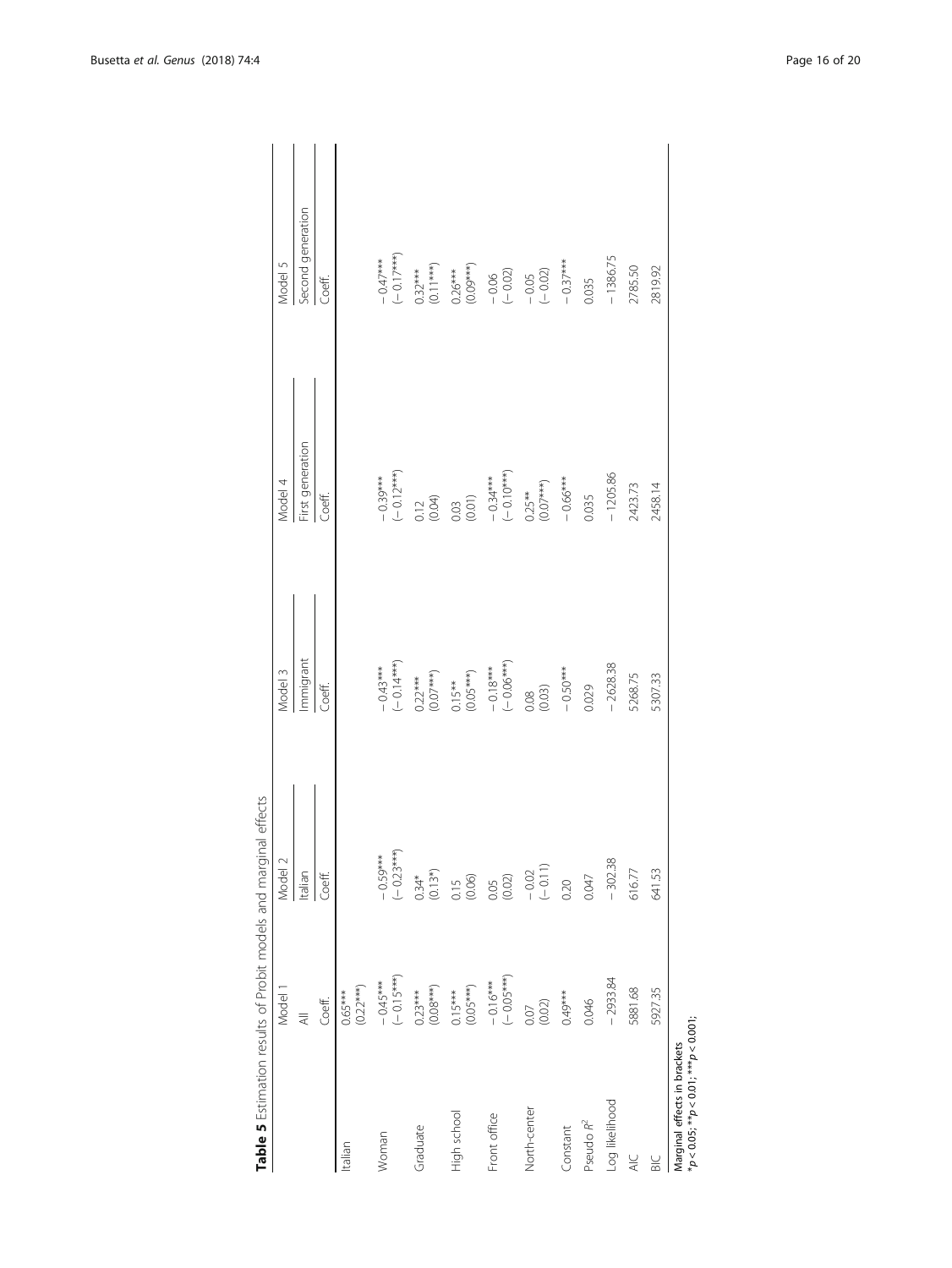Italian women suffer a higher reduction (− 23%) than immigrant women in the probability of obtaining a job interview compared to their male counterparts. In this respect, first-generation immigrant women obtain a reduction of 12% compared to their male counterparts, and second-generation immigrant women obtain a reduction of 17% with respect to their male counterparts. This first result seems to be particularly relevant, and we are thinking, for this reason, to use it as starting point for a new research question.

The highest level of discrimination is the one between first-generation immigrants and Italian candidates. It can be divided into two parts: the one between first- and second-generation candidates and the one between second-generation and natives. While the first one is between candidates which are different in terms of professional skills and level of Italian language knowledge and can therefore be connected to statistical reasons, the second one affects candidates with the same level of professional skills and language knowledge, and it can only be addressed to taste-based reasons.

Even if results reveal a relevant discrimination also between first- and secondgeneration candidates (statistical discrimination), the most remarkable result is the one between second-generation candidates and Italians; as the two categories are both born, always living, and educated in Italy, this last discrimination must necessarily be tastebased, which is always inefficient in terms of overall social welfare.

Starting from these preliminary results, we concentrated our analysis on the relationship between discrimination and education and discrimination and level of vis a vis contact required by the job offer. The interesting result is the following: a higher education required by the job offer increases the probability of being called back more for Italians than for immigrants, and this increase completely disappears for firstgeneration candidates.

As graduation is to be considered equivalent by law—at least the ones obtained in the European Union—this last form of discrimination must be a taste-based one. This result is in line with the one obtained by Fullin and Reyneri ([2011\)](#page-18-0). According to the authors, in Italy, the level of educational attainment is not positively related to the probability of avoiding unemployment for immigrants of both genders, because foreign qualifications may not be sufficiently recognized by the receiving country. For this reason, it appears to be very important to promote a culture of integration versus the countries of origin of the main immigrants living in Italy.

If we analyze results concerning jobs requiring contacts with customers (front office), the associated coefficient is negative and significant for first-generation immigrants (but not for second-generation ones) meaning that for this kind of jobs, discrimination is mainly devoted to first-generation immigrants, most probably for statistical reasons (gaps in language knowledge and in professional skills).

Being able to develop effective strategies against ethnic discrimination presupposes a detailed analysis of the different types of discrimination (statistical or tastebased) and the subjects involved. In fact, policy implications are completely different depending on which of the two kinds of discrimination prevails. In the case of statistical discrimination, the solution in terms of policy would be to reduce asymmetric information (e.g., improving knowledge about foreign skills, education, and institutions), while in the case of taste-based discrimination, it would be to increase the culture of integration (e.g., intervention in schools and voluntary associations).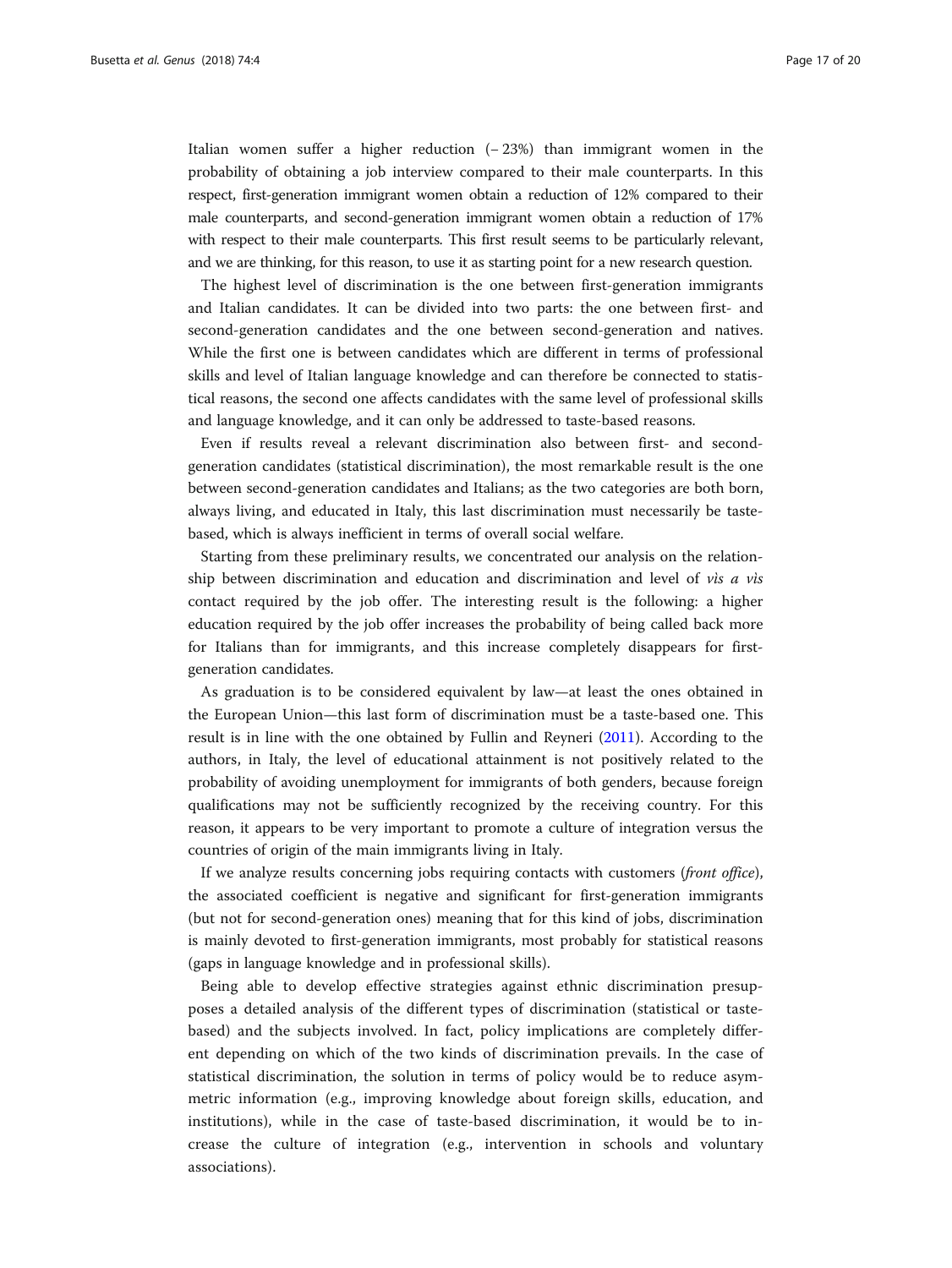<span id="page-17-0"></span>Despite the empirical evidence of the difference in treatment between natives and immigrants in the Italian labor market, Italy has not either a coherent immigration policy or an inclusive insertion policy (Schierup et al. [2006\)](#page-19-0). Indeed, the main interest of policymakers appears to be driven by political interests rather than economical ones. For this reason, they are more concentrated on trying to avoid unauthorized entries than on the integration of immigrants (Zincone [2006\)](#page-19-0). As also highlighted by Piazzalunga ([2015\)](#page-19-0), even though Italian and immigrant workers have the same social rights, no national policy tries to promote their economic and social integration.

## Endnotes

<sup>1</sup>Search engines do not make any selection of the candidates, acting just as a repository for the CVs. Moreover, in several of the job postings analyzed, there is no information on the single firm offering vacancies because the search engine hid this information.

 $2$ In the last years, we are experiencing a sort of "Islamophobia" in Europe—discrimination towards Muslim people increased following September 11th, 2001 events (Sheridan [2006\)](#page-19-0)—and has risen even more in the very last years, due to terrorist activities conducted by the Islamic State of Iraq and the Levant (ISIL), often also referred to as "ISIS," and the consequent shift in people's view of Islam (Pargeter [2015;](#page-19-0) Fujimura [2016\)](#page-18-0). A test conducted in France indicated that Muslim candidates are 2.5 times less likely to receive a callback than their Christian counterparts (Adida et al. 2010). The presence of Moroccans in our study can reveal whether being part of a Muslim country leads to a stronger discrimination.

#### Acknowledgements

We are grateful for the comments received from the conference participants at meetings of the Population Association of America (Chicago) and the Italian Association for Population Studies (Florence).

#### Funding

The authors declare that they have no sources of funding for the research.

#### Authors' contributions

The authors declare that they have equally contributed to the paper. All authors read and approved the final manuscript.

#### Competing interests

The authors declare that they have no competing interests.

#### Publisher's Note

Springer Nature remains neutral with regard to jurisdictional claims in published maps and institutional affiliations.

#### Author details

<sup>1</sup>Department of Economics, University of Messina, Via Dei Verdi 75, 98122 Messina, Italy. <sup>2</sup>Department of Economic and Legal Studies, Parthenope University of Naples, Via Generale Parisi 13, Naples 80132, Italy.

#### Received: 4 August 2017 Accepted: 1 February 2018 Published online: 22 February 2018

#### References

Adida, C. L., Laitin, D. D., & Valfort, M. A. (2010). Identifying barriers to Muslim integration in France. Proceedings of the National Academy of Sciences, 107(52), 22384–22390.

Alba, R., & Waters, M. C. (2011). Dimensions of second-generation incorporation. In R. Alba & M. C. Waters (Eds.), The next generation: immigrant youth in a comparative perspective (pp. 1–28). New York: New York University Press.

Allasino, E., Reyneri, E., Venturini, A., & Zincone, G. (2004). Labour market discrimination against migrant workers in Italy. International Labour Organization: International Migration Papers.

Altonji, J. G., & Blank, R. M. (1999). Race and gender in the labor market. Handbook of Labor Economics, 3, 3143–3259. Andriessen, I., Dagevos, J., & Iedema, J. (2008). Unloved or unmeasured? A study on the meaning of ethnic

discrimination in the unemployment of non-western minorities on the Dutch labour market. Mens & Maatschappij, 834, 279–301.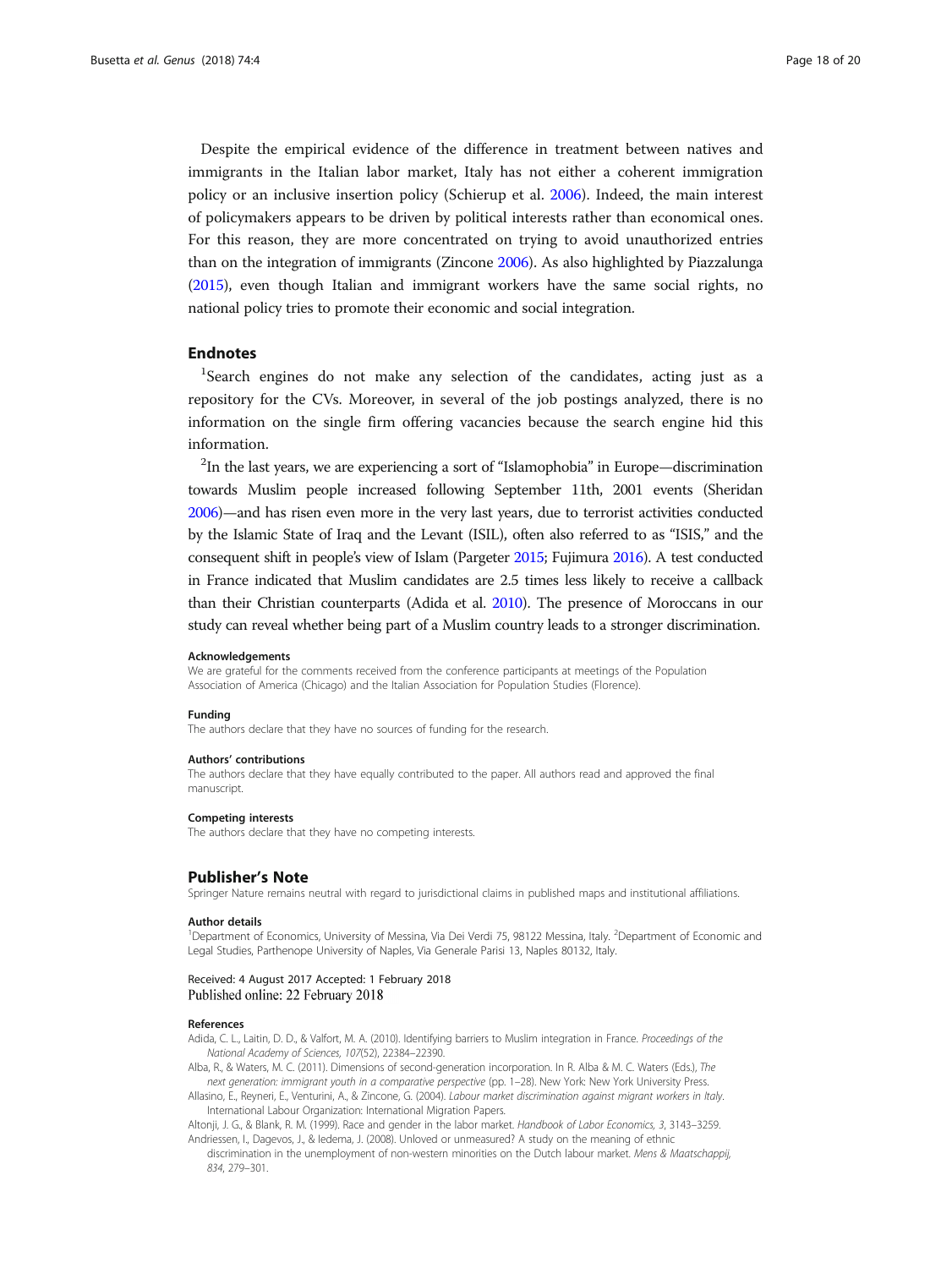<span id="page-18-0"></span>Andriessen, I., Nievers, E., Dagevos, J., & Faulk, L. (2012). Ethnic discrimination in the Dutch labor market its relationship with job characteristics and multiple group membership. Work and Occupations, 39(3), 237-269.

Anxo, D., Mencarini, L., Pailhé, A., Solaz, A., Tanturri, M. L., & Flood, L. (2011). Gender differences in time use over the life course in France, Italy, Sweden, and the US. Feminist Economics, 17(3), 159–195.

Arai, M., Bursell, M., & Nekby, L. (2016). The reverse gender gap in ethnic discrimination: employer stereotypes of men and women with Arabic name. International Migration Review, 50(2), 385–412.

Arrow, K. J. (1972). Model of job discrimination. In A. H. Pascal (Ed.), Racial discrimination in economic life. Lexington, MA: Lexington Books.

Arrow, K. J. (1973). Higher education as a filter. Journal of Public Economics, 2(3), 193–216.

Becker, G. S. (1971). The economics of discrimination. Chicago: The University of Chicago Press.

Bertrand, M., & Mullainathan, S. (2004). Are Emily and Greg more employable than Lakisha and Jamal? A field experiment on labor market discrimination. American Economics Review, 94(4), 991–1013.

Blank, R., Dabady, M., & Citro, C. (2004). Measuring racial discrimination. National Research Council: Panel on Methods for Assessing Discrimination.

Boeri, T., Del Boca, D., & Pissarides, C. A. (2005). Women at work: an economic perspective. New York: Oxford University Press.

Booth, A. L., Leigh, A., & Varganova, E. (2012). Does ethnic discrimination vary across minority groups? Evidence from a field experiment. Oxford Bulletin of Economics and Statistics, 74(4), 547-573.

Bovenkerk, F. (1992). Testing discrimination in natural experiments: a manual for international comparative research on discrimination on the grounds of "race" and ethnic origin. Geneva: International Labour Office.

Boyd, M. (1975). The status of immigrant women in Canada. Canadian review of sociology/revue canadienne de. Sociologie, 12(4), 406–416.

Bursell, M. (2007). What's in a name? A field experiment test for the existence of ethnic discrimination in the hiring process. SULCIS WP, 7, 1–27.

Busetta, G., & Fiorillo, F. (2016). Ugly Betty looks for a job. Will she ever find in Italy? In M. Pratesi & C. Perna (Eds.), Proceedings of the 48th scientific meeting of the Italian Statistical Society.

Campolo, M. G., & Di Pino, A. (2012). An empirical analysis of women's working time, and an estimation of female labour supply in Italy. Stat, 72(2), 173–193.

Cross, H., Kenney, J., Mell, J., & Zimmerman, W. (1990). Employer hiring practises: differential treatment of Hispanic and Anglo job seekers. Washington DC: The Urban Institute Press.

Crul, M., Schneider, J., & Lelie, F. (2012). The European second generation compared: does the integration context matter? Amsterdam: Amsterdam University Press.

Crul, M., & Vermeulen, H. (2003). The second generation in Europe. International Migration Review, 37(4), 965–986.

Drydakis, N. (2009). Sexual orientation discrimination in the labour market. Labour Economics, 16(4), 364–372. Fujimura, A. (2016). How Islamophobia in Regards to ISIS Addressed in the Election Affect the Way Students Perceive

Muslims. Resource document. [http://hdl.handle.net/2142/90196.](http://hdl.handle.net/2142/90196) Accessed 27 June 2017.

Fullin, G. (2016). Labour market outcomes of immigrants in a south European country: do race and religion matter? Work, Employment and Society, 30(3), 391–409.

Fullin, G., & Reyneri, E. (2011). Low unemployment and bad jobs for new immigrants in Italy. International Migration, 49(1), 118–147.

Georgiana, I., & Agafiţei, M. (2016). First and second-generation immigrants—statistics on labour market indicators. Eurostat [http://ec.europa.eu/eurostat/statistics-explained/index.php/First\\_and\\_second-generation\\_immigrants\\_-\\_](http://ec.europa.eu/eurostat/statistics-explained/index.php/First_and_second-generation_immigrants_-_statistics_on_labour_market_indicators) [statistics\\_on\\_labour\\_market\\_indicators](http://ec.europa.eu/eurostat/statistics-explained/index.php/First_and_second-generation_immigrants_-_statistics_on_labour_market_indicators).

Guryan, J., & Charles, K. (2013). Taste-based or statistical discrimination: the economics of discrimination returns to its roots. The Economic Journal, 123, F417–F432.

Heath, A., & Cheung, S. Y. (2007). Unequal chances. Ethnic minorities in Western labour markets. Oxford: Oxford University Press for the British Academy.

Heath, A., Rothon, C., & Kilpi, E. (2008). The second generation in Western Europe: education, unemployment and occupational attainment. Annual Review of Sociology, 34, 211–235.

Heckman, J. J. (1998). Detecting discrimination. Journal of Economic Perspectives, 12(2), 101-116.

Heckman, J. J., & Siegelman, P. (1992). The urban institute audit studies: their methods and findings. In M. Fix & R. J. Struyk (Eds.), Clear and convincing evidence: measurement of discrimination in America. Lanham, MD: Urban Institute Press.

Hermansen, A. S. (2013). Occupational attainment among children of immigrants in Norway: bottlenecks into employment—equal access to advantaged positions? European Sociological Review, 29(3), 517–534.

Hofer, H., Titelbach, G., Weichbaumer, D., & Winter-Ebmer, R. (2013). Diskriminierung von MigrantInnen am österreichischen Arbeitsmarkt. Wien: Institut für höhere Studien.

ISTAT. (2015a). Bilancio demografico nazionale. ISTAT [http://www.ISTAT.it/it/files/2015/06/Bilanciodemografico.pdf?title=](http://www.istat.it/it/files/2015/06/Bilanciodemografico.pdf?title=Bilancio+demografico+nazionale+-+15%2Fgiu%2F2015+-+Testo+integrale.pdf) [Bilancio+demografico+nazionale+-+15%2Fgiu%2F2015+-+Testo+integrale.pdf.](http://www.istat.it/it/files/2015/06/Bilanciodemografico.pdf?title=Bilancio+demografico+nazionale+-+15%2Fgiu%2F2015+-+Testo+integrale.pdf)

ISTAT. (2015b). L'integrazione degli stranieri e dei naturalizzati nel mercato del lavoro. ISTAT [http://www.ISTAT.it/it/files/](http://www.istat.it/it/files/2015/12/Lavoro_stranieri.pdf) [2015/12/Lavoro\\_stranieri.pdf.](http://www.istat.it/it/files/2015/12/Lavoro_stranieri.pdf)

ISTAT (2016). L'integrazione scolastica e sociale delle seconde generazioni. Anno 2015. ISTAT. [http://www.ISTAT.it/it/](http://www.istat.it/it/files/2016/03/Integrazione-scolastica-stranieri.pdf) [files/2016/03/Integrazione-scolastica-stranieri.pdf](http://www.istat.it/it/files/2016/03/Integrazione-scolastica-stranieri.pdf).

Kaas, L., & Manger, C. (2012). Ethnic discrimination in Germany's labour market: a field experiment. German Economic Review, 13(1), 1–20.

Lahey, J. N. (2008). Age, women, and hiring: an experimental study. Journal of Human Resources, 43, 30–56.

McGinnity, F., & Lunn, P. D. (2011). Measuring discrimination facing ethnic minority job applicants: an Irish experiment. Work, Employment & Society, 25(4), 693–708.

McIntyre, S. J., Moberg, D. J., & Posner, B. Z. (1980). Discrimination in recruitment: an empirical analysis: comment. Industrial and Labor Relations Review, 33(4), 543–547.

Midtbøen, A. H. (2016). Discrimination of the second generation: evidence from a field experiment in Norway. Journal of International Migration and Integration, 17(1), 253–272.